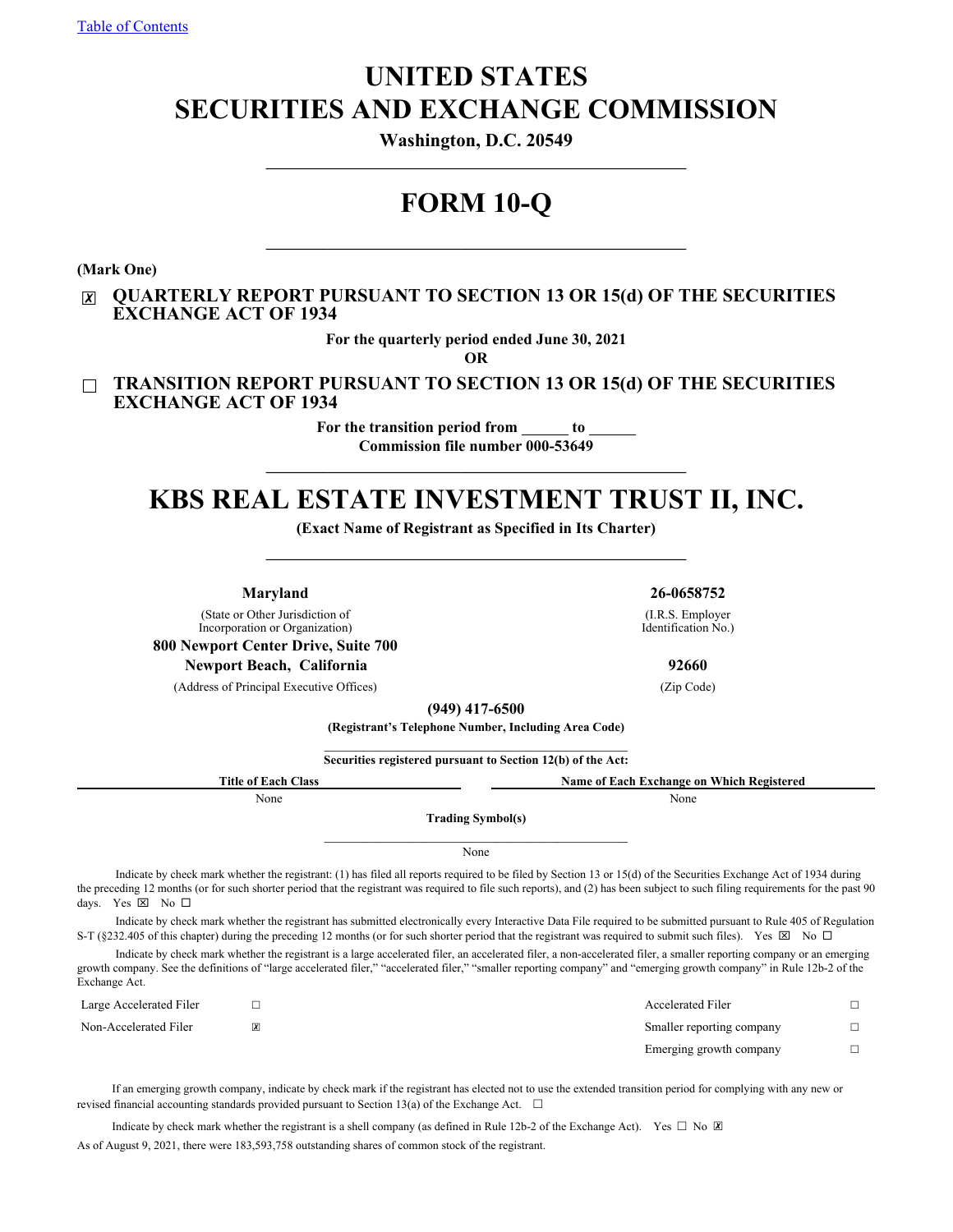## **KBS REAL ESTATE INVESTMENT TRUST II, INC.**

## **FORM 10-Q**

## **June 30, 2021**

## **INDEX**

<span id="page-1-0"></span>

| PART I.           |                | FINANCIAL INFORMATION                                                                                                              | $\overline{2}$  |
|-------------------|----------------|------------------------------------------------------------------------------------------------------------------------------------|-----------------|
|                   | Item 1.        | <b>Financial Statements</b>                                                                                                        | $\overline{2}$  |
|                   |                | Condensed Consolidated Statements of Net Assets (Liquidation Basis) as of June 30, 2021<br>(unaudited) and December 31, 2020       | $\overline{2}$  |
|                   |                | Condensed Consolidated Statement of Changes in Net Assets (Liquidation Basis, unaudited)<br>for the Six Months ended June 30, 2021 | $\underline{3}$ |
|                   |                | Condensed Notes to Consolidated Financial Statements as of June 30, 2021 (unaudited)                                               | $\overline{4}$  |
|                   | <u>Item 2.</u> | Management's Discussion and Analysis of Financial Condition and Results of Operations                                              | 13              |
|                   | Item 3.        | Quantitative and Qualitative Disclosures about Market Risk                                                                         | 20              |
|                   | Item 4.        | <b>Controls and Procedures</b>                                                                                                     | 20              |
| PART II.          |                | <b>OTHER INFORMATION</b>                                                                                                           | 21              |
|                   | Item 1.        | <b>Legal Proceedings</b>                                                                                                           | 21              |
|                   | Item 1A.       | <b>Risk Factors</b>                                                                                                                | 21              |
|                   | Item 2.        | Unregistered Sales of Equity Securities and Use of Proceeds                                                                        | 21              |
|                   | Item $3.$      | Defaults upon Senior Securities                                                                                                    | 22              |
|                   | Item 4.        | <b>Mine Safety Disclosures</b>                                                                                                     | 23              |
|                   | Item 5.        | <b>Other Information</b>                                                                                                           | 23              |
|                   | Item $6.$      | <b>Exhibits</b>                                                                                                                    | 23              |
| <b>SIGNATURES</b> |                |                                                                                                                                    | 24              |
|                   |                |                                                                                                                                    |                 |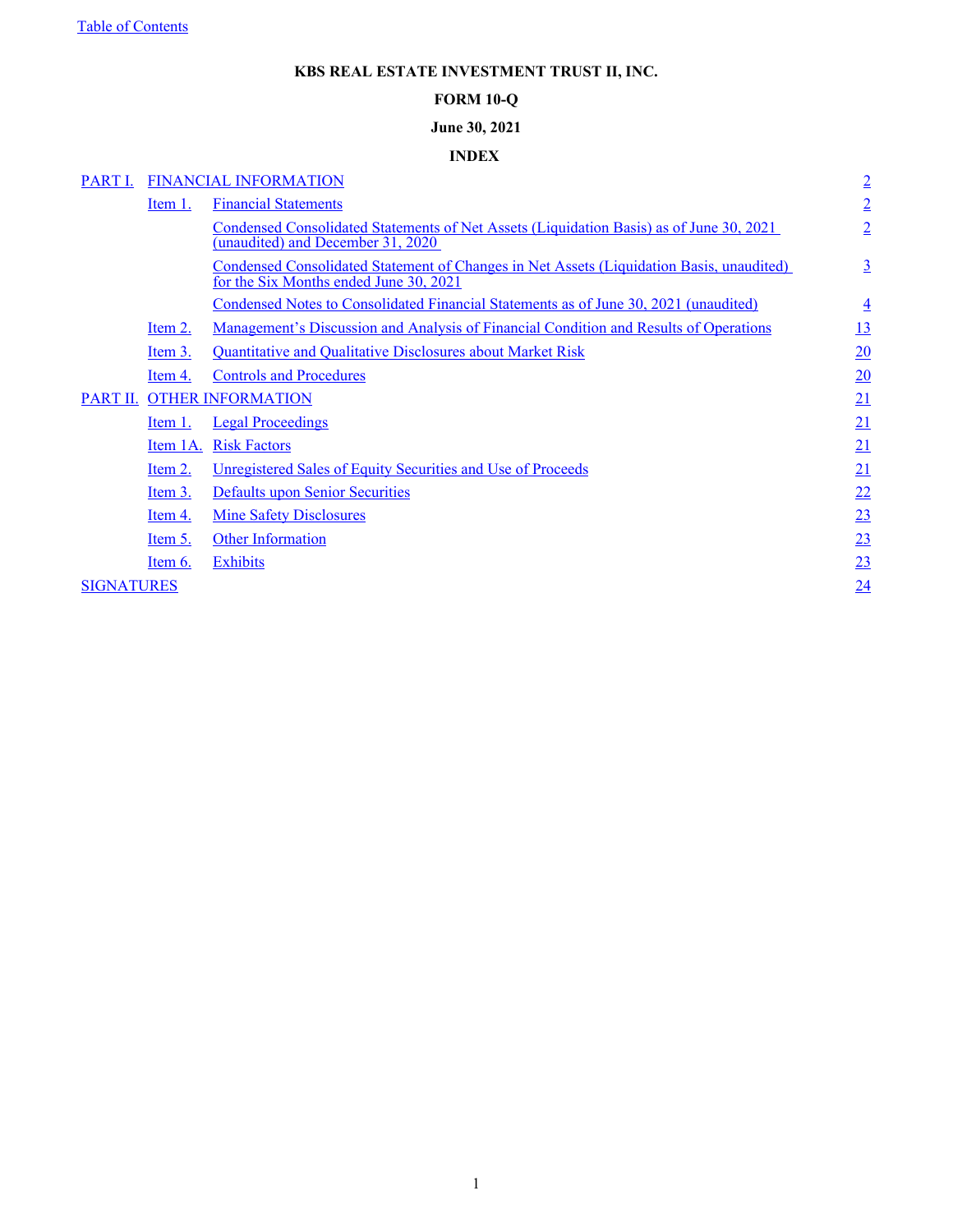## <span id="page-2-0"></span>**PART I. FINANCIAL INFORMATION**

## **Item 1. Financial Statements**

## **KBS REAL ESTATE INVESTMENT TRUST II, INC.**

## **CONDENSED CONSOLIDATED STATEMENTS OF NET ASSETS**

## (Liquidation Basis)

(in thousands)

|                                                                                    |    | June 30, 2021 |              | <b>December 31, 2020</b> |
|------------------------------------------------------------------------------------|----|---------------|--------------|--------------------------|
|                                                                                    |    | (unaudited)   |              |                          |
| Assets                                                                             |    |               |              |                          |
| Real estate                                                                        | \$ | 666,776       | <sup>S</sup> | 698,491                  |
| Cash and cash equivalents                                                          |    | 7,365         |              | 21,796                   |
| Rents and other receivables                                                        |    | 467           |              | 489                      |
| Other assets                                                                       |    | 900           |              | 461                      |
| Total assets                                                                       |    | 675,508       | -S           | 721,237                  |
| Liabilities                                                                        |    |               |              |                          |
| Liabilities for estimated costs in excess of estimated receipts during liquidation | \$ | 32,811        | <sup>S</sup> | 72,528                   |
| Notes payable                                                                      |    | 240,520       |              | 240,520                  |
| Accounts payable and accrued liabilities                                           |    | 5,607         |              | 7,308                    |
| Due to affiliate                                                                   |    | 36            |              | 49                       |
| Liabilities for estimated closing costs and disposition fees                       |    | 13,888        |              | 16,458                   |
| Other liabilities                                                                  |    | 2,707         |              | 2,879                    |
| <b>Total liabilities</b>                                                           |    | 295,569       |              | 339,742                  |
| Commitments and contingencies (Note 9)                                             |    |               |              |                          |
| Net assets in liquidation                                                          | \$ | 379,939       |              | 381,495                  |

*See accompanying condensed notes to consolidated financial statements.*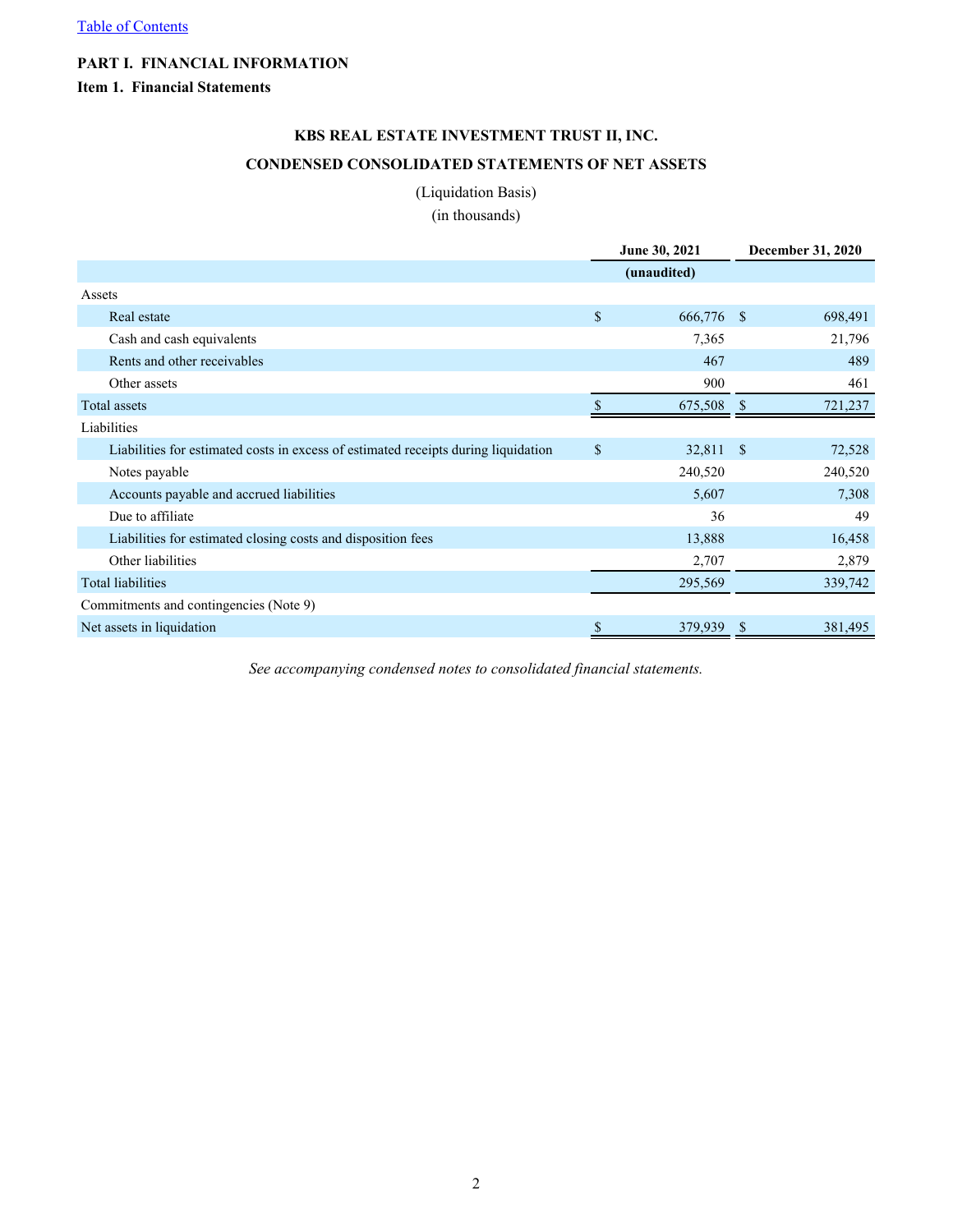## <span id="page-3-0"></span>**Item 1. Financial Statements (continued)**

## **KBS REAL ESTATE INVESTMENT TRUST II, INC.**

## **CONDENSED CONSOLIDATED STATEMENT OF CHANGES IN NET ASSETS**

## For the Six Months Ended June 30, 2021

## (Liquidation Basis)

(unaudited, in thousands)

| Net assets in liquidation, beginning of period                                             | \$<br>381,495 |
|--------------------------------------------------------------------------------------------|---------------|
| Changes in net assets in liquidation                                                       |               |
| Change in liquidation value of real estate properties after closing costs/disposition fees | (29, 145)     |
| Change in estimated cash flow during liquidation                                           | 5,623         |
| Change in estimated capital expenditures                                                   | 23,620        |
| Redemptions                                                                                | (1,243)       |
| Other changes, net                                                                         | (411)         |
| Changes in net assets in liquidation                                                       | (1,556)       |
| Net assets in liquidation, end of period                                                   | 379,939       |

*See accompanying condensed notes to consolidated financial statements.*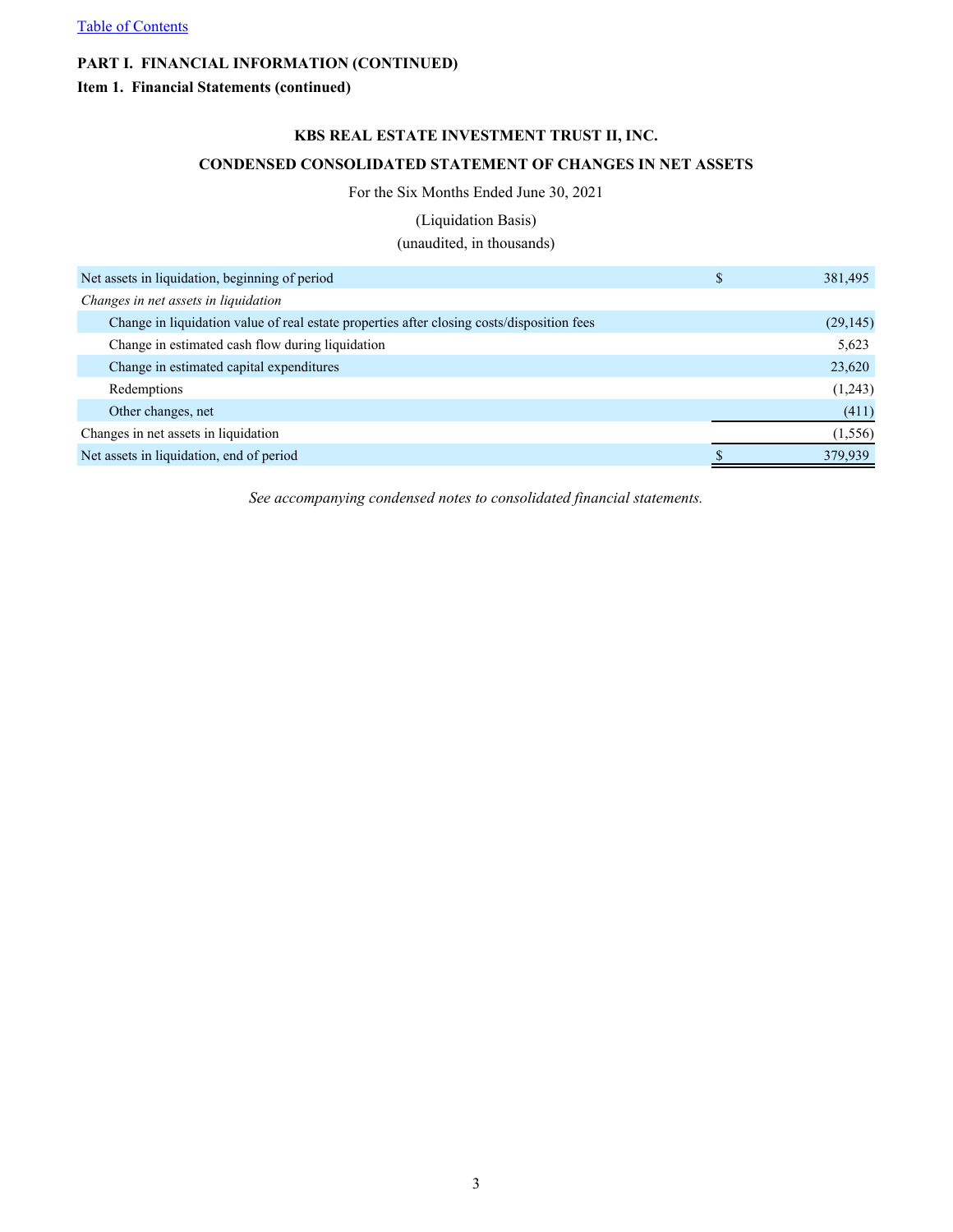<span id="page-4-0"></span>**Item 1. Financial Statements (continued)**

# **KBS REAL ESTATE INVESTMENT TRUST II, INC. CONDENSED NOTES TO CONSOLIDATED FINANCIAL STATEMENTS**

June 30, 2021 (unaudited)

#### **1. ORGANIZATION**

KBS Real Estate Investment Trust II, Inc. (the "Company") was formed on July 12, 2007 as a Maryland corporation that elected to be taxed as a real estate investment trust ("REIT") beginning with the taxable year ended December 31, 2008. The Company conducts its business primarily through KBS Limited Partnership II, a Delaware limited partnership formed on August 23, 2007 (the "Operating Partnership"), and its subsidiaries. The Company is the sole general partner of and directly owns a 0.1% partnership interest in the Operating Partnership. The Company's wholly-owned subsidiary, KBS REIT Holdings II LLC, a Delaware limited liability company formed on August 23, 2007 ("KBS REIT Holdings II"), owns the remaining 99.9% partnership interest in the Operating Partnership and is its sole limited partner.

As of June 30, 2021, the Company owned four office properties and an office building that is part of an office campus.

Subject to certain restrictions and limitations, the business of the Company is managed by KBS Capital Advisors LLC (the "Advisor"), an affiliate of the Company, pursuant to an advisory agreement the Company entered into with the Advisor (the "Advisory Agreement"). The Advisory Agreement is effective through May 21, 2022 and may be renewed for an unlimited number of one-year periods upon the mutual consent of the Advisor and the Company. Either party may terminate the Advisory Agreement upon 60 days' written notice. The Advisor owns 20,000 shares of the Company's common stock.

As of June 30, 2021, the Company had 183,693,580 shares of common stock issued and outstanding.

On November 13, 2019, in connection with a review of potential strategic alternatives available to the Company, a special committee composed of all of the Company's independent directors (the "Special Committee") and the board of directors unanimously approved the sale of all of the Company's assets and the dissolution of the Company pursuant to the terms of the plan of complete liquidation and dissolution (the "Plan of Liquidation"). The principal purpose of the Plan of Liquidation is to provide liquidity to the Company's stockholders by selling the Company's assets, paying its debts and distributing the net proceeds from liquidation to the Company's stockholders. On March 5, 2020, the Company's stockholders approved the Plan of Liquidation. The Plan of Liquidation is included as an exhibit to this Quarterly Report on Form 10-Q.

#### **COVID-19 Pandemic**

One of the most significant risks and uncertainties facing the Company and the real estate industry generally continues to be the effect of the ongoing public health crisis of the novel coronavirus disease ("COVID-19") pandemic. The Company continues to closely monitor the impact of the COVID-19 pandemic on all aspects of its business and its liquidation, including how the pandemic is affecting its tenants and the Company's ability to sell its remaining real estate properties at the times and prices it expects. From March 2020 through June 30, 2021, the Company did not experience significant disruptions in its operations from the COVID-19 pandemic. During the year ended December 31, 2020, the Company reduced the estimated liquidation value of its real estate portfolio by \$90.2 million due to changes in leasing projections across its portfolio resulting in lower projected cash flow and projected sales prices caused by the impact of the COVID-19 pandemic. Many of the Company's tenants have experienced disruptions in their business, some more severely than others. As of June 30, 2021, the Company had granted rent relief to eight tenants as a result of the pandemic, but as the impact of the pandemic continues to be felt, these tenants or additional tenants may request rent relief in future periods or become unable to pay rent and therefore, the Company is unable to predict the ultimate impact the pandemic will have on its business and implementation of the Plan of Liquidation due to numerous uncertainties. The Company is evaluating each tenant rent relief request on an individual basis, considering a number of factors. Not all tenant requests will ultimately result in modified agreements, nor is the Company forgoing its contractual rights under its lease agreements. Further, significant reductions in rental revenue in the future related to the impact of the COVID-19 pandemic may limit the Company's ability to draw on its portfolio loan facility due to covenants described in the Company's loan agreements.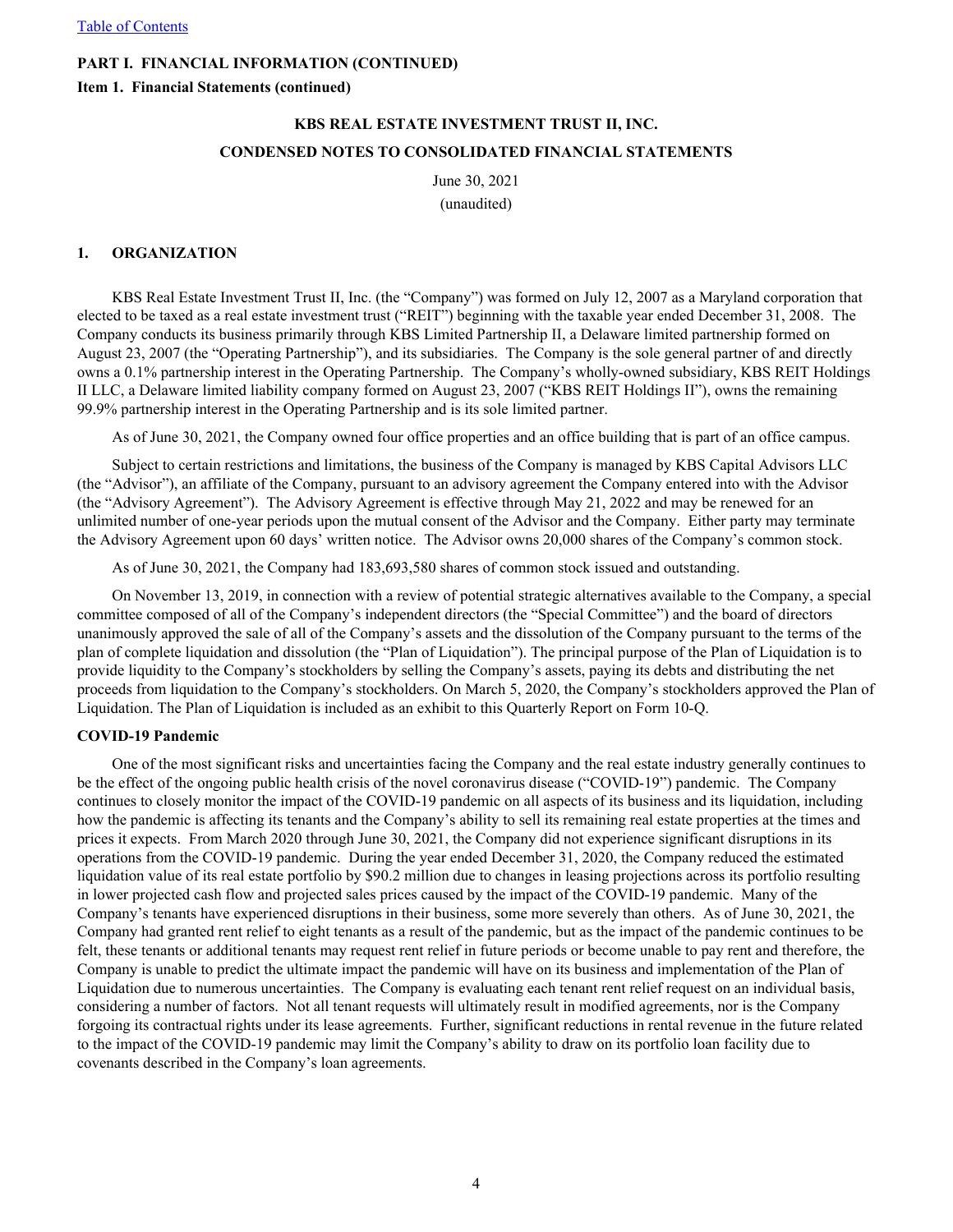**Item 1. Financial Statements (continued)**

# **KBS REAL ESTATE INVESTMENT TRUST II, INC. CONDENSED NOTES TO CONSOLIDATED FINANCIAL STATEMENTS (CONTINUED)**

June 30, 2021 (unaudited)

### **1. ORGANIZATION (CONTINUED)**

The extent to which the COVID-19 pandemic impacts the Company's operations and those of its tenants and the Company's implementation of the Plan of Liquidation depends on future developments, which are highly uncertain and cannot be predicted with confidence, including the scope, severity and duration of the pandemic, the actions taken to contain the pandemic or mitigate its impact, and the direct and indirect economic effects of the pandemic and containment measures, among others.

#### **2. PLAN OF LIQUIDATION**

The Plan of Liquidation authorizes the Company to undertake an orderly liquidation. In an orderly liquidation, the Company will sell all of its remaining properties, pay all of its known liabilities, provide for the payment of its unknown or contingent liabilities, distribute its remaining cash to its stockholders, wind up its operations and dissolve. The Company is authorized to provide for the payment of any unascertained or contingent liabilities and may do so by purchasing insurance, by establishing a reserve fund or in other ways.

The Plan of Liquidation enables the Company to sell any and all of its assets without further approval of its stockholders and provides that the amounts and timing of liquidating distributions will be determined by the Company's board of directors or, if a liquidating trust is formed, by the trustees of the liquidating trust, in their discretion. Pursuant to applicable REIT rules, liquidating distributions the Company pays pursuant to the Plan of Liquidation will qualify for the dividends paid deduction, provided that they are paid within 24 months of the March 5, 2020 approval of the plan by the Company's stockholders. However, if the Company cannot sell its properties and pay its debts within such time period, or if the board of directors and the Special Committee determine that it is otherwise advisable to do so, the Company may transfer and assign its remaining assets to a liquidating trust. Upon such transfer and assignment, the Company's stockholders would receive beneficial interests in the liquidating trust. The liquidating trust would pay or provide for all of the Company's liabilities and distribute any remaining net proceeds from liquidation to the holders of beneficial interests in the liquidating trust. If the Company is not able to sell its properties and pay its debt within the 24-month period and the remaining assets are not transferred to a liquidating trust, the distributions made during the 24 months may not qualify for the dividends paid deduction and may increase the Company's tax liability.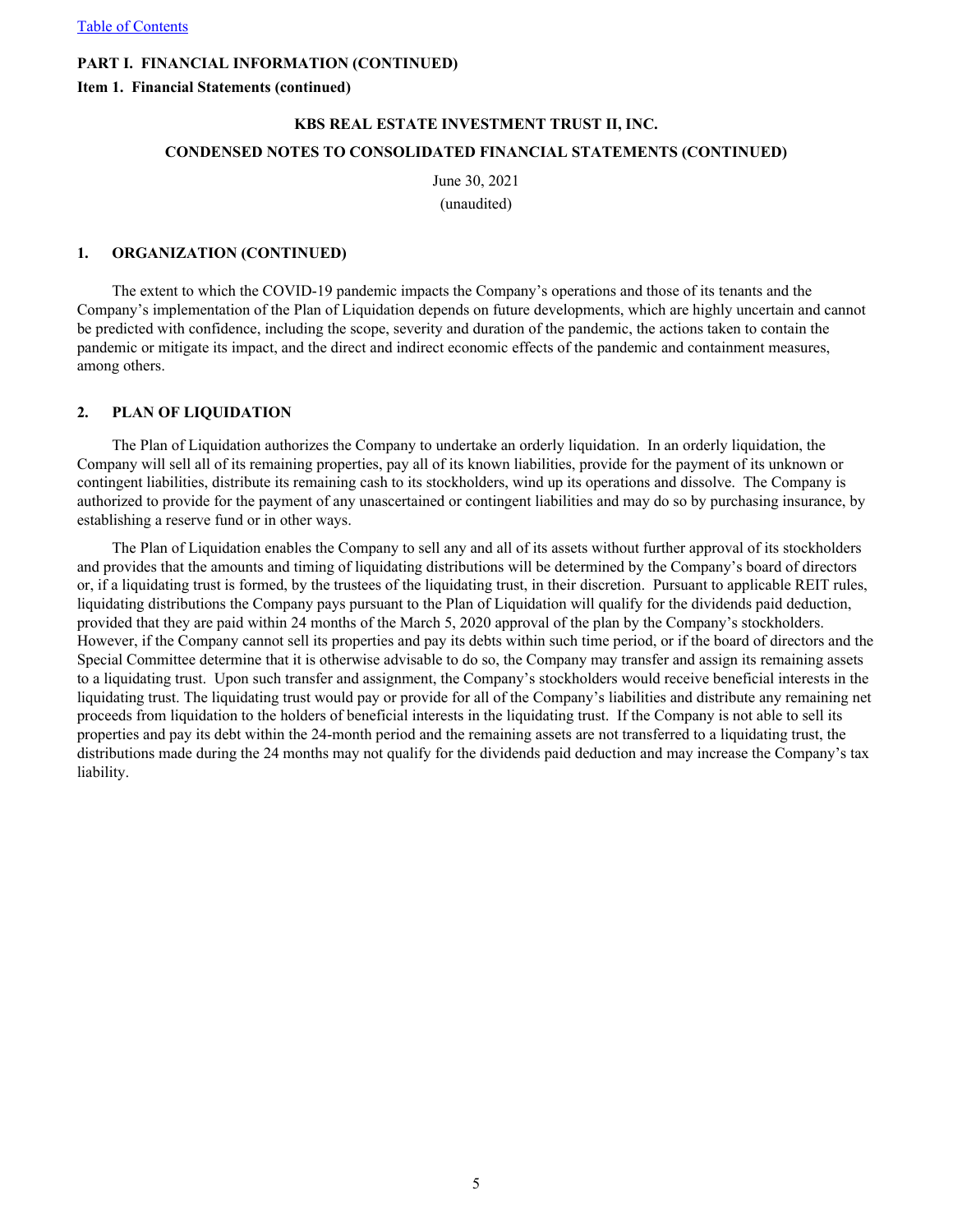**Item 1. Financial Statements (continued)**

# **KBS REAL ESTATE INVESTMENT TRUST II, INC. CONDENSED NOTES TO CONSOLIDATED FINANCIAL STATEMENTS (CONTINUED)**

June 30, 2021 (unaudited)

#### **2. PLAN OF LIQUIDATION (CONTINUED)**

The Company's expectations about the implementation of the Plan of Liquidation and the amount of any additional liquidating distributions that the Company pays to its stockholders and when the Company will pay them are subject to risks and uncertainties and are based on certain estimates and assumptions, one or more of which may prove to be incorrect. As a result, the actual amount of any additional liquidating distributions the Company pays to its stockholders may be more or less than the Company estimates and the liquidating distributions may be paid later than the Company predicts. There are many factors that may affect the amount of liquidating distributions the Company will ultimately pay to its stockholders. If the Company underestimates its existing obligations and liabilities or the amount of taxes, transaction fees and expenses relating to the liquidation and dissolution, or if unanticipated or contingent liabilities arise, the amount of liquidating distributions ultimately paid to the Company's stockholders could be less than estimated. Moreover, the liquidation value will fluctuate over time in response to developments related to individual assets in the Company's portfolio and the management of those assets, in response to the real estate and finance markets, based on the actual liquidation timing and the amount of net proceeds received from the disposition of the remaining assets and due to other factors. In particular, the outbreak of COVID-19, together with the resulting measures imposed to help control the spread of the virus, has had a negative impact on the economy and business activity globally. While the Company has considered the impact from COVID-19 in its net assets in liquidation presented on the Condensed Consolidated Statement of Net Assets as of June 30, 2021, the extent to which the Company's business may be affected by COVID-19 depends on future developments with respect to the continued spread and treatment of the virus, the actions taken to contain the pandemic or mitigate its impact, and the direct and indirect economic effects of the pandemic and containment measures. Given the uncertainty and current business disruptions as a result of the outbreak of COVID-19, the Company's implementation of the Plan of Liquidation may be materially and adversely impacted and this may have a material effect on the ultimate amount and timing of liquidating distributions received by stockholders. Accordingly, it is not possible to precisely predict the timing of any additional liquidating distributions the Company pays to it stockholders or the aggregate amount of liquidating distributions that the Company will ultimately pay to its stockholders. No assurance can be given that any additional liquidating distributions the Company pays to its stockholders will equal or exceed the estimate of net assets in liquidation presented on the Condensed Consolidated Statement of Net Assets as of June 30, 2021.

The Company expects to comply with the requirements necessary to continue to qualify as a REIT through the completion of the liquidation process, or until such time as any remaining assets are transferred into a liquidating trust. The board of directors shall use commercially reasonable efforts to continue to cause the Company to maintain its REIT status; provided, however, that the board of directors may elect to terminate the Company's status as a REIT if it determines that such termination would be in the best interest of the stockholders.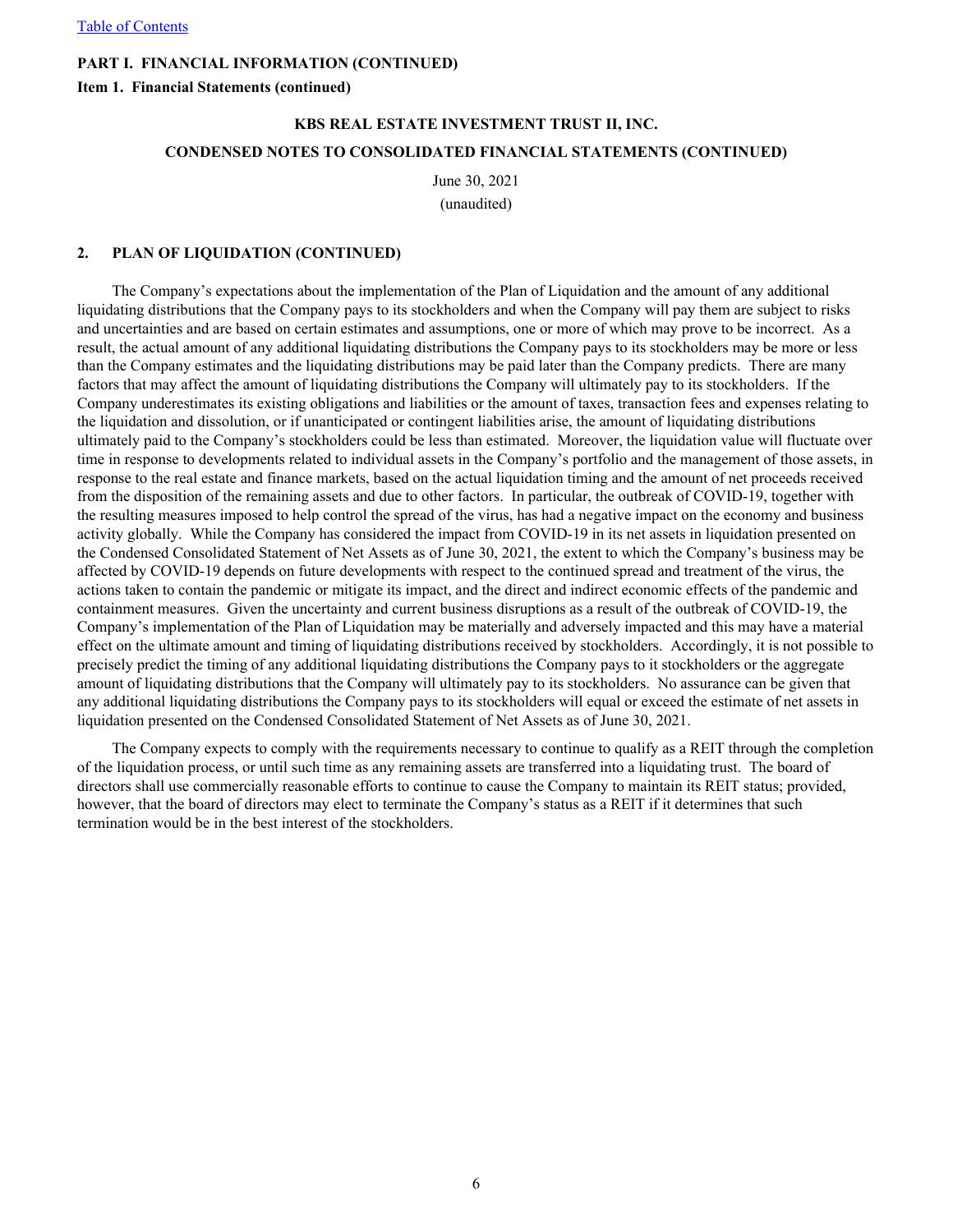**Item 1. Financial Statements (continued)**

# **KBS REAL ESTATE INVESTMENT TRUST II, INC. CONDENSED NOTES TO CONSOLIDATED FINANCIAL STATEMENTS (CONTINUED)**

June 30, 2021 (unaudited)

#### **3. SUMMARY OF SIGNIFICANT ACCOUNTING POLICIES**

There have been no significant changes to the Company's accounting policies since it filed its audited financial statements in its Annual Report on Form 10-K for the year ended December 31, 2020. For further information about the Company's accounting policies, refer to the Company's consolidated financial statements and notes thereto for the year ended December 31, 2020 included in the Company's Annual Report on Form 10-K filed with the Securities and Exchange Commission (the "SEC").

#### **Principles of Consolidation and Basis of Presentation**

The accompanying unaudited consolidated financial statements and condensed notes thereto have been prepared in accordance with U.S. generally accepted accounting principles ("GAAP") for interim financial information as contained within the Financial Accounting Standards Board ("FASB") Accounting Standards Codification ("ASC"), including Subtopic 205-30, "Liquidation Basis of Accounting," as indicated, and the rules and regulations of the SEC, including the instructions to Form 10-Q and Article 10 of Regulation S-X. Accordingly, the unaudited consolidated financial statements do not include all of the information and footnotes required by GAAP for audited financial statements. In the opinion of management, the financial statements for the unaudited interim periods presented include all adjustments, which are of a normal and recurring nature, necessary for a fair and consistent presentation of the results for such periods.

Pursuant to the Company's stockholders' approval of the Plan of Liquidation, the Company adopted the liquidation basis of accounting as of and for the periods subsequent to February 1, 2020 (as the approval of the Plan of Liquidation by the Company's stockholders became imminent within the first week of February 2020 based on the results of the Company's solicitation of proxies from its stockholders for their approval of the Plan of Liquidation). Accordingly, on February 1, 2020, assets were adjusted to their estimated net realizable value, or liquidation value, which represents the estimated amount of cash that the Company will collect through the disposal of assets as it carries out the Plan of Liquidation. The liquidation values of the Company's remaining real estate properties are presented on an undiscounted basis. Estimated costs to dispose of assets and estimated capital expenditures through the anticipated disposition date of the properties have been presented separately from the related assets. Liabilities are carried at their contractual amounts due or estimated settlement amounts.

The Company accrues costs and income that it expects to incur and earn through the completion of its liquidation, including the estimated amount of cash the Company expects to collect through the disposal of its assets and the estimated costs to dispose of its assets, to the extent it has a reasonable basis for estimation. These amounts are classified as a liability for estimated costs in excess of estimated receipts during liquidation on the Condensed Consolidated Statement of Net Assets. Actual costs and income may differ from amounts reflected in the financial statements because of the inherent uncertainty in estimating future events. These differences may be material. See Note 2, "Plan of Liquidation" and Note 4, "Liabilities for Estimated Costs in Excess of Estimated Receipts During Liquidation" for further discussion. Actual costs incurred but unpaid as of June 30, 2021 are included in accounts payable and accrued liabilities, due to affiliates and other liabilities on the Condensed Consolidated Statement of Net Assets.

Net assets in liquidation represents the remaining estimated liquidation value available to stockholders upon liquidation. Due to the uncertainty in the timing of the sale of the Company's remaining real estate properties and the estimated cash flows from operations, actual liquidation costs and sale proceeds may differ materially from the amounts estimated.

#### **Use of Estimates**

The preparation of the unaudited consolidated financial statements and condensed notes thereto in conformity with GAAP requires management to make estimates and assumptions that affect the amounts reported in the consolidated financial statements and condensed notes. Actual results could materially differ from those estimates.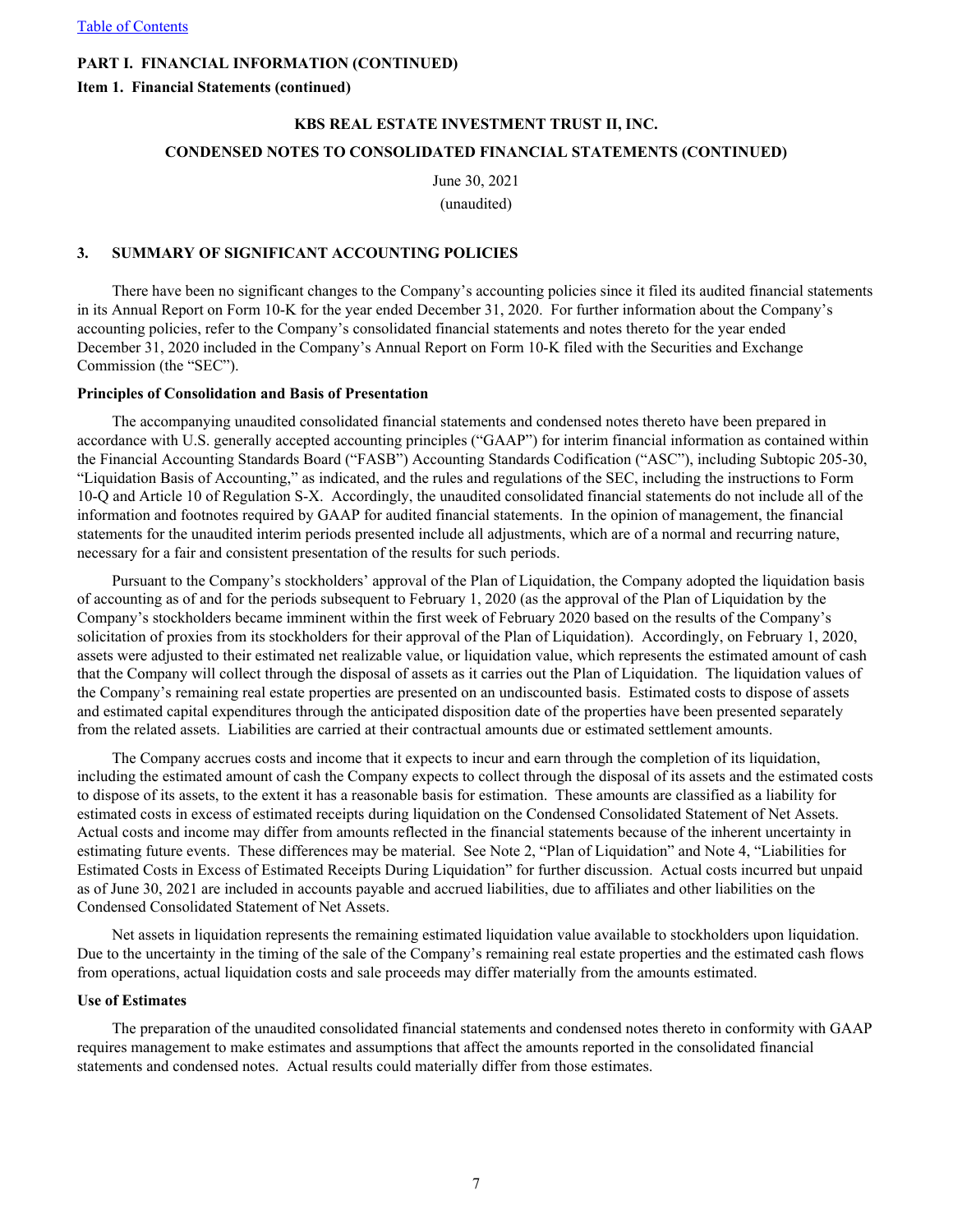**Item 1. Financial Statements (continued)**

# **KBS REAL ESTATE INVESTMENT TRUST II, INC. CONDENSED NOTES TO CONSOLIDATED FINANCIAL STATEMENTS (CONTINUED)**

June 30, 2021 (unaudited)

# **4. LIABILITIES FOR ESTIMATED COSTS IN EXCESS OF ESTIMATED RECEIPTS DURING LIQUIDATION**

The liquidation basis of accounting requires the Company to estimate net cash flows from operations and to accrue all costs associated with implementing and completing the Plan of Liquidation. As of June 30, 2021, the Company estimated that it will have costs in excess of estimated receipts during the liquidation process. These amounts can vary significantly due to, among other things, the timing and estimates for executing and renewing leases, estimates of tenant improvement costs and capital expenditures, the timing of property sales, direct costs incurred to complete the sales, the timing and amounts associated with discharging known and contingent liabilities and the costs associated with the winding down of operations. These costs are estimated and are anticipated to be paid out over the liquidation period.

The change in the liabilities for estimated costs in excess of estimated receipts during liquidation as of June 30, 2021 is as follows (in thousands):

|                                                                                             | December 31,<br>2020 |    | <b>Cash Payments</b><br>(Receipts) | <b>Remeasurement of</b><br><b>Assets and Liabilities</b> |  | June 30, 2021 |
|---------------------------------------------------------------------------------------------|----------------------|----|------------------------------------|----------------------------------------------------------|--|---------------|
| Assets:                                                                                     |                      |    |                                    |                                                          |  |               |
| Estimated net inflows from investments in real estate                                       | 12,667               | -S | $(13,844)$ \$                      | $4,628$ \$                                               |  | 3,451         |
|                                                                                             | 12,667               |    | (13, 844)                          | 4,628                                                    |  | 3,451         |
| Liabilities:                                                                                |                      |    |                                    |                                                          |  |               |
| Liquidation transaction costs                                                               | (2,760)              |    |                                    |                                                          |  | (2,760)       |
| Corporate expenditures                                                                      | (11, 466)            |    | 5,399                              | 995                                                      |  | (5,072)       |
| Capital expenditures                                                                        | (70, 969)            |    | 18,919                             | 23,620                                                   |  | (28, 430)     |
|                                                                                             | (85, 195)            |    | 24,318                             | 24,615                                                   |  | (36, 262)     |
| Total liabilities for estimated costs in excess of estimated<br>receipts during liquidation | $(72,528)$ \$        |    | 10,474                             | 29,243                                                   |  | (32, 811)     |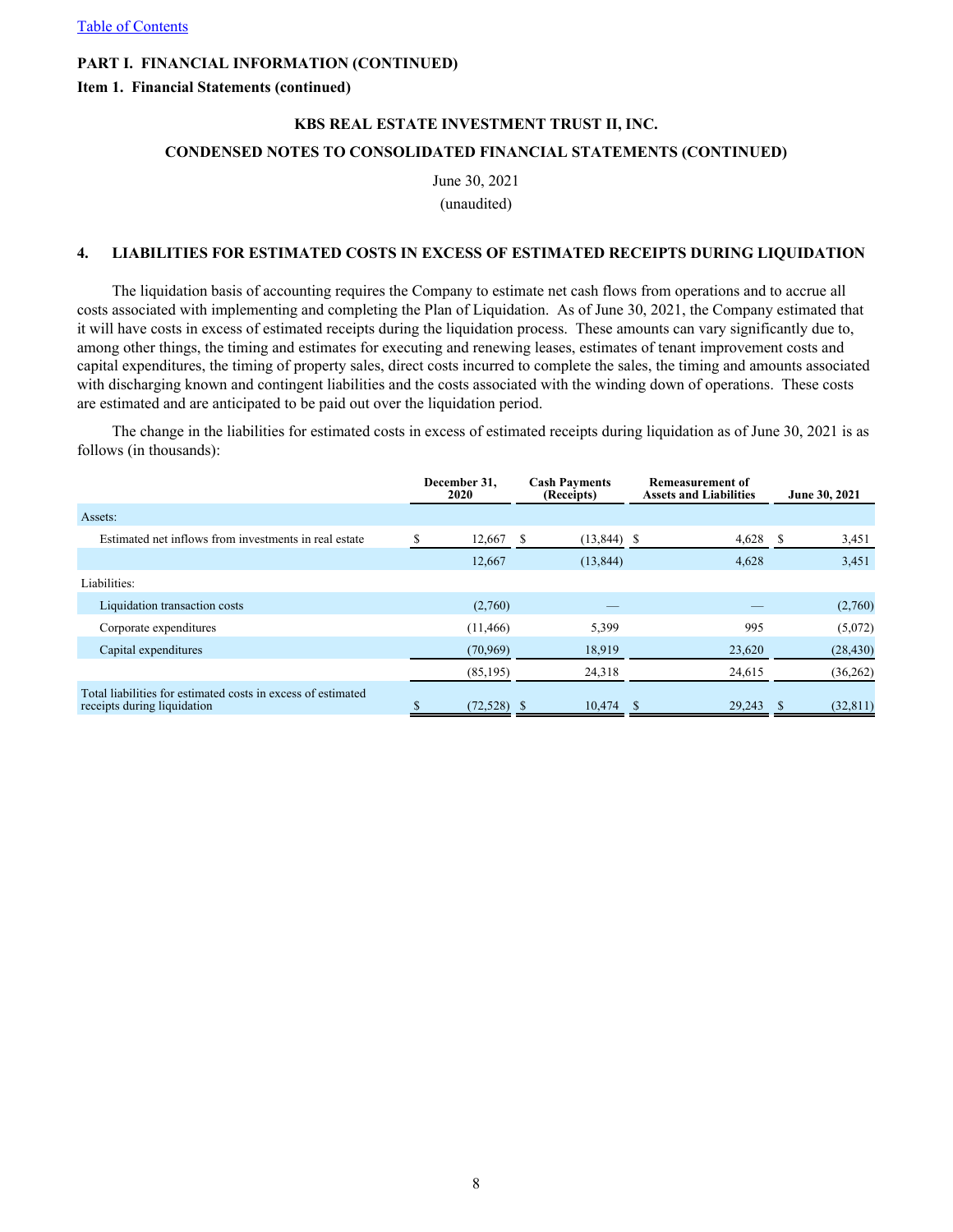#### **Item 1. Financial Statements (continued)**

#### **KBS REAL ESTATE INVESTMENT TRUST II, INC.**

## **CONDENSED NOTES TO CONSOLIDATED FINANCIAL STATEMENTS (CONTINUED)**

June 30, 2021 (unaudited)

**5. NET ASSETS IN LIQUIDATION**

Net assets in liquidation decreased by approximately \$1.6 million during the six months ended June 30, 2021 as follows (in thousands):

| Changes in net assets in liquidation                                                       |           |
|--------------------------------------------------------------------------------------------|-----------|
| Change in liquidation value of real estate properties after closing costs/disposition fees | (29, 145) |
| Change in estimated cash flow during liquidation                                           | 5,623     |
| Change in estimated capital expenditures                                                   | 23,620    |
| Redemptions                                                                                | (1,243)   |
| Other changes, net                                                                         | (411)     |
| Changes in net assets in liquidation                                                       | (1, 556)  |

During the six months ended June 30, 2021, the estimated net realizable value of real estate after estimated closing costs and disposition fees decreased by \$29.1 million, primarily due to a \$23.6 million decrease in the anticipated net sales proceeds from the Company's investment in an office property located in Denver, Colorado ("Granite Tower") and \$5.5 million decrease as a result of a net decrease in the projected sales prices of the Company's other real estate properties. See Note 10, "Subsequent Events - Purchase and Sale Agreement for Sale of Granite Tower." The estimated net realizable value of Granite Tower was adjusted to the sales price pursuant to the purchase and sale agreement for Granite Tower. However, the decrease in the estimated net realizable value of real estate and the corresponding impact to net assets in liquidation was offset by a decrease in estimated capital expenditures of \$23.6 million primarily due to a reduction in tenant improvement costs projected through the date of sale of Granite Tower.

The net assets in liquidation as of June 30, 2021 would result in the payment of additional estimated liquidating distributions of approximately \$2.07 per share of common stock to the Company's stockholders of record as of June 30, 2021. This estimate of additional liquidating distributions includes projections of costs and expenses to be incurred during the estimated period required to complete the Plan of Liquidation. There is inherent uncertainty with these estimates and projections, and they could change materially based on the timing of the sales of the Company's remaining real estate properties, the performance of the Company's remaining assets and any changes in the underlying assumptions of the projected cash flows from such properties. See Note 2, "Plan of Liquidation."

## **6. REAL ESTATE**

As of June 30, 2021, the Company's real estate investments were composed of four office properties and an office building that is part of an office campus, encompassing in the aggregate approximately 2.4 million rentable square feet. As of June 30, 2021, the Company's real estate portfolio was 71% occupied. As of June 30, 2021, the Company's liquidation value of real estate was \$666.8 million, exclusive of net operating income to be earned and projected capital expenditures to be incurred over the expected hold period through sale.

As a result of adopting the liquidation basis of accounting as of February 1, 2020, as of June 30, 2021, real estate properties were recorded at their estimated liquidation value, which represents the estimated gross amount of cash that the Company will collect through the sale of its real estate properties owned as of June 30, 2021 as it carries out its Plan of Liquidation.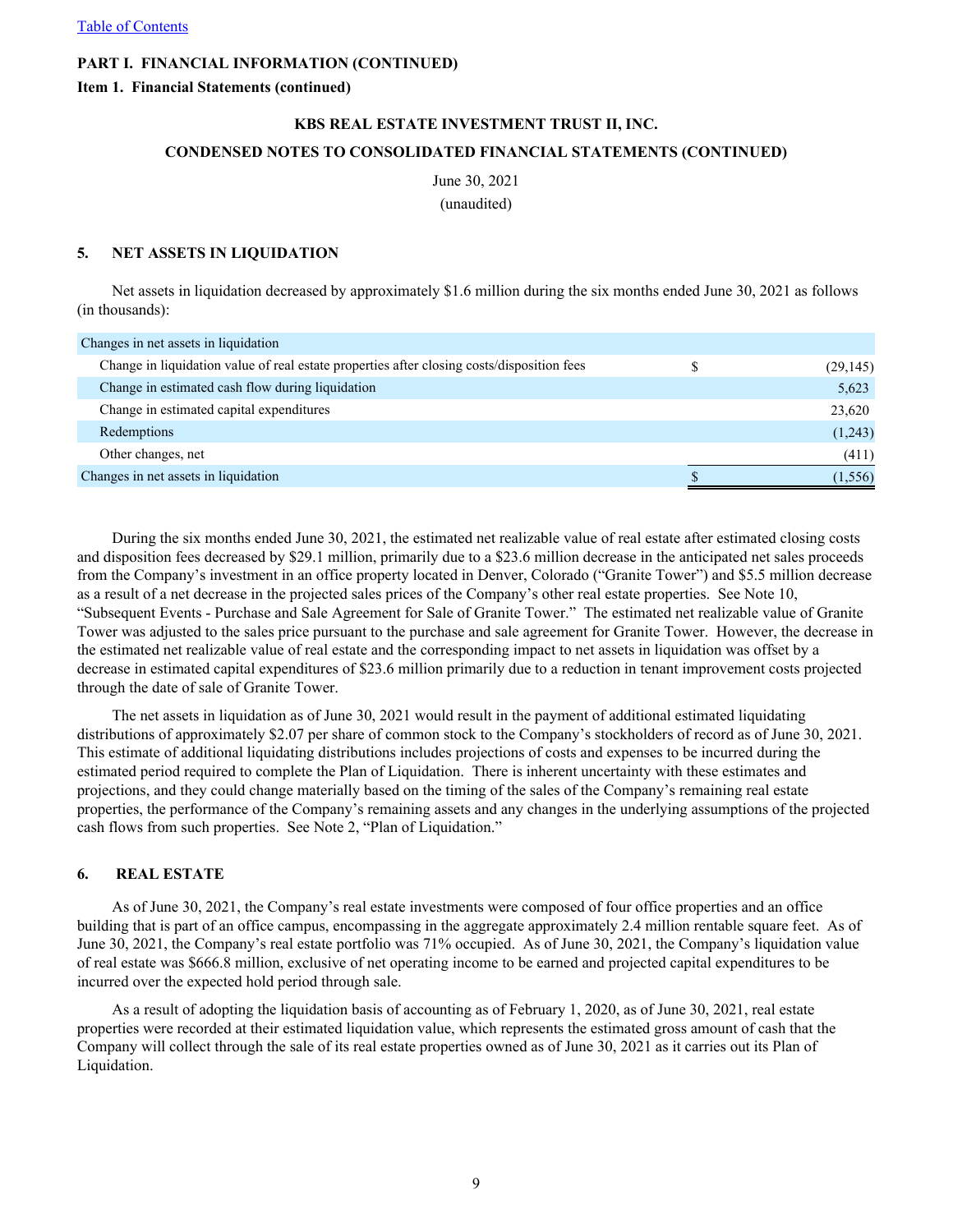#### **Item 1. Financial Statements (continued)**

#### **KBS REAL ESTATE INVESTMENT TRUST II, INC.**

## **CONDENSED NOTES TO CONSOLIDATED FINANCIAL STATEMENTS (CONTINUED)**

June 30, 2021 (unaudited)

#### **7. NOTES PAYABLE**

As of June 30, 2021 and December 31, 2020, the Company's notes payable consisted of the following (dollars in thousands):

|                                            | <b>Book</b><br>Value as of<br><b>June 30,</b><br>2021 |         |   | Book<br>Value as of<br>December 31,<br>2020 | Contractual<br><b>Interest Rate as of</b><br><b>June 30,</b><br>$2021^{(1)}$ | <b>Effective</b><br><b>Interest Rate</b><br>as of<br><b>June 30,</b><br>$2021^{(1)}$ | Payment<br>Type  | <b>Maturity</b><br>Date $(2)$ |  |
|--------------------------------------------|-------------------------------------------------------|---------|---|---------------------------------------------|------------------------------------------------------------------------------|--------------------------------------------------------------------------------------|------------------|-------------------------------|--|
| Portfolio Loan Facility <sup>(3)</sup>     | \$                                                    | 145,170 | S | 145,170                                     | One-month LIBOR<br>$+1.45%$                                                  | 1.6%                                                                                 | Interest<br>Only | 03/29/2022                    |  |
| Granite Tower Mortgage Loan <sup>(4)</sup> |                                                       | 95,350  |   | 95,350                                      | One-month LIBOR<br>$+1.65%$                                                  | 1.8%                                                                                 | (4)              | 09/01/2023                    |  |
| Total notes payable principal outstanding  |                                                       | 240,520 |   | 240,520                                     |                                                                              |                                                                                      |                  |                               |  |

 $^{(1)}$  Contractual interest rate represents the interest rate in effect under the loan as of June 30, 2021. Effective interest rate is calculated as the actual interest rate in effect as of June 30, 2021, using interest rate indices as of June 30, 2021, where applicable.

 $^{(2)}$  Represents the initial maturity date or the maturity date as extended as of June 30, 2021.

 $^{(3)}$  As of June 30, 2021, the Portfolio Loan Facility was secured by Willow Oaks Corporate Center, Union Bank Plaza and Fountainhead Plaza. As of June 30, 2021, \$145.2 million of term debt of the Portfolio Loan Facility was outstanding and \$48.4 million of revolving debt remained available for future disbursements, subject to certain terms and conditions set forth in the loan documents.

<sup>(4)</sup> As of June 30, 2021, \$95.4 million had been disbursed to the Company with the remaining loan balance of \$49.6 million available for future disbursements, subject to certain conditions set forth in the loan agreement. Monthly payments are initially interest-only. Beginning on January 1, 2022, monthly payments for the Granite Tower Mortgage Loan will begin to include principal and interest with principal payments calculated using an amortization schedule of 30 years for the balance of the loan term, with the remaining principal balance, all accrued and unpaid interest and any other amounts due at maturity.

#### **8. RELATED PARTY TRANSACTIONS**

The Company has entered into the Advisory Agreement with the Advisor. This agreement entitles the Advisor to specified fees upon the provision of certain services with regard to the management of the Company's investments, among other services, and the disposition of investments, as well as reimbursement of certain costs incurred by the Advisor in providing services to the Company. In addition, the Advisor is entitled to certain other fees, including an incentive fee upon achieving certain performance goals, as detailed in the Advisory Agreement. The Company has also entered into a fee reimbursement agreement with KBS Capital Markets Group LLC (the "Dealer Manager") pursuant to which the Company agreed to reimburse the Dealer Manager for certain fees and expenses it incurs for administering the Company's participation in the Depository Trust & Clearing Corporation Alternative Investment Product Platform with respect to certain accounts of the Company's investors serviced through the platform. The Advisor and Dealer Manager also serve or served as the advisor and dealer manager, respectively, for KBS Real Estate Investment Trust III, Inc. ("KBS REIT III") and KBS Growth & Income REIT, Inc. ("KBS Growth & Income REIT").

As of January 1, 2020, the Company, together with KBS REIT III, KBS Growth & Income REIT, the Dealer Manager, the Advisor and other KBS-affiliated entities, had entered into an errors and omissions and directors and officers liability insurance program where the lower tiers of such insurance coverage were shared. The cost of these lower tiers is allocated by the Advisor and its insurance broker among each of the various entities covered by the program, and is billed directly to each entity. In June 2021, the Company renewed its participation in the program. The program is effective through June 30, 2022.

During the six months ended June 30, 2021 and 2020, no other business transactions occurred between the Company and KBS REIT III, KBS Growth & Income REIT, the Advisor, the Dealer Manager or other KBS-affiliated entities.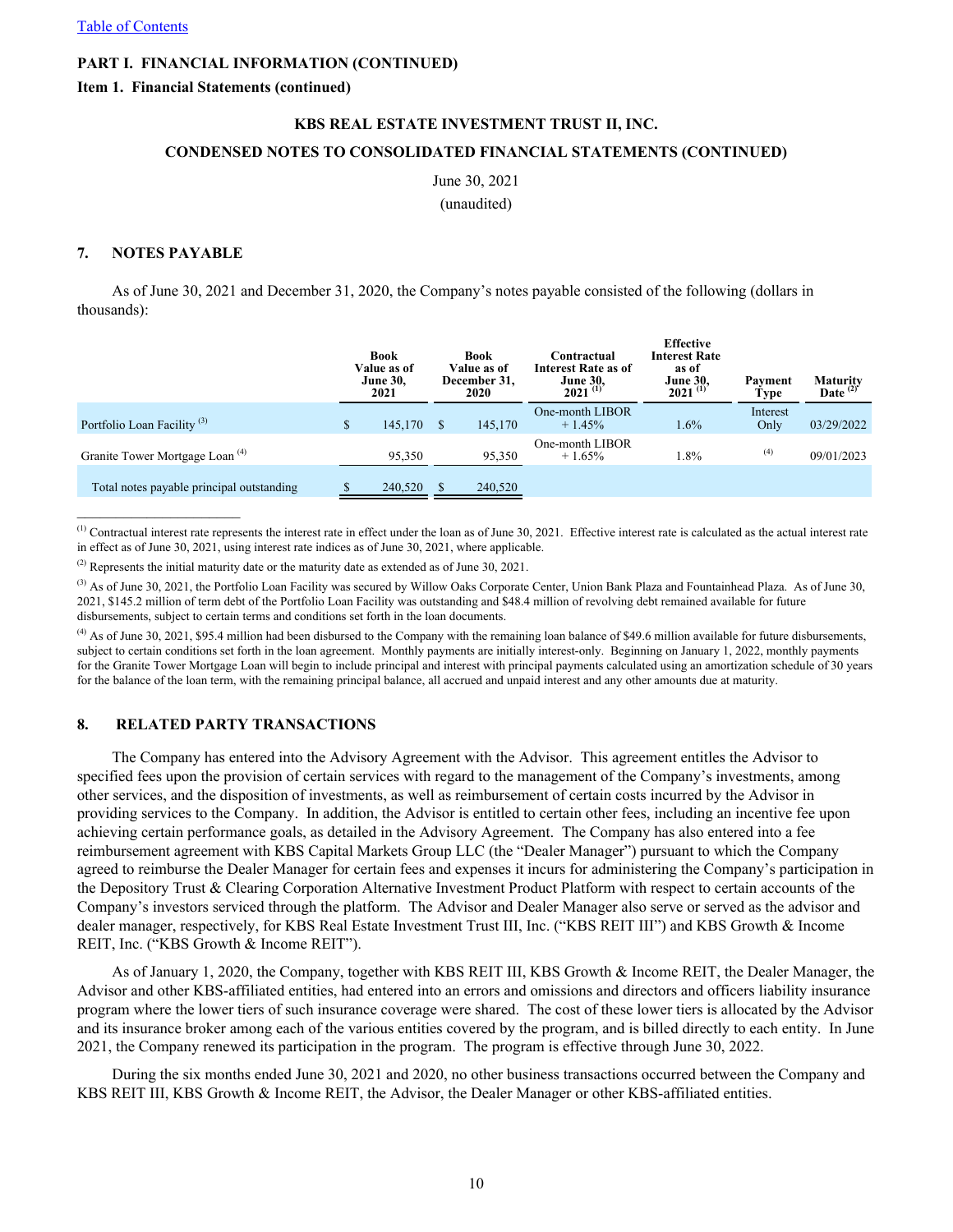#### **Item 1. Financial Statements (continued)**

# **KBS REAL ESTATE INVESTMENT TRUST II, INC. CONDENSED NOTES TO CONSOLIDATED FINANCIAL STATEMENTS (CONTINUED)**

# June 30, 2021

## (unaudited)

## **8. RELATED PARTY TRANSACTIONS (CONTINUED)**

Pursuant to the terms of these agreements, summarized below are the related-party costs incurred by the Company for the three and six months ended June 30, 2021 and 2020, respectively, and any related amounts payable as of June 30, 2021 and December 31, 2020 (in thousands):

| December 31, |
|--------------|
| 2020         |
|              |
|              |
| 49           |
|              |
| 49           |
|              |

 $(1)$  Reimbursable operating expenses primarily consists of internal audit personnel costs, accounting software and cybersecurity related expenses incurred by the Advisor under the Advisory Agreement. The Company has reimbursed the Advisor for the Company's allocable portion of the salaries, benefits and overhead of internal audit department personnel providing services to the Company. These amounts totaled \$76,000 and \$107,000 for the three months ended June 30, 2021 and 2020, respectively, and \$163,000 and \$165,000 for the six months ended June 30, 2021 and 2020, respectively, and were the only type of employee costs reimbursed under the Advisory Agreement for the six months ended June 30, 2021 and 2020. The Company will not reimburse for employee costs in connection with services for which the Advisor earns acquisition, origination or disposition fees (other than reimbursement of travel and communication expenses) or for the salaries or benefits the Advisor or its affiliates may pay to the Company's executive officers. In addition to the amounts above, the Company reimburses the Advisor for certain of the Company's direct costs incurred from third parties that were initially paid by the Advisor on behalf of the Company.

## **9. COMMITMENTS AND CONTINGENCIES**

#### **Economic Dependency**

The Company is dependent on the Advisor for certain services that are essential to the Company, including the execution of the Plan of Liquidation; the disposition of real estate investments; management of the daily operations of the Company's real estate investment portfolio; and other general and administrative responsibilities. In the event the Advisor is unable to provide any of these services, the Company will be required to obtain such services from other sources.

## **Environmental**

As an owner of real estate, the Company is subject to various environmental laws of federal, state and local governments. Compliance with existing environmental laws is not expected to have a material adverse effect on the Company's financial condition and results of operations as of June 30, 2021.

#### **Legal Matters**

From time to time, the Company is party to legal proceedings that arise in the ordinary course of its business. Management is not aware of any legal proceedings of which the outcome is probable or reasonably possible to have a material adverse effect on the Company's results of operations or financial condition, which would require accrual or disclosure of the contingency and possible range of loss. Additionally, the Company has not recorded any loss contingencies related to legal proceedings in which the potential loss is deemed to be remote.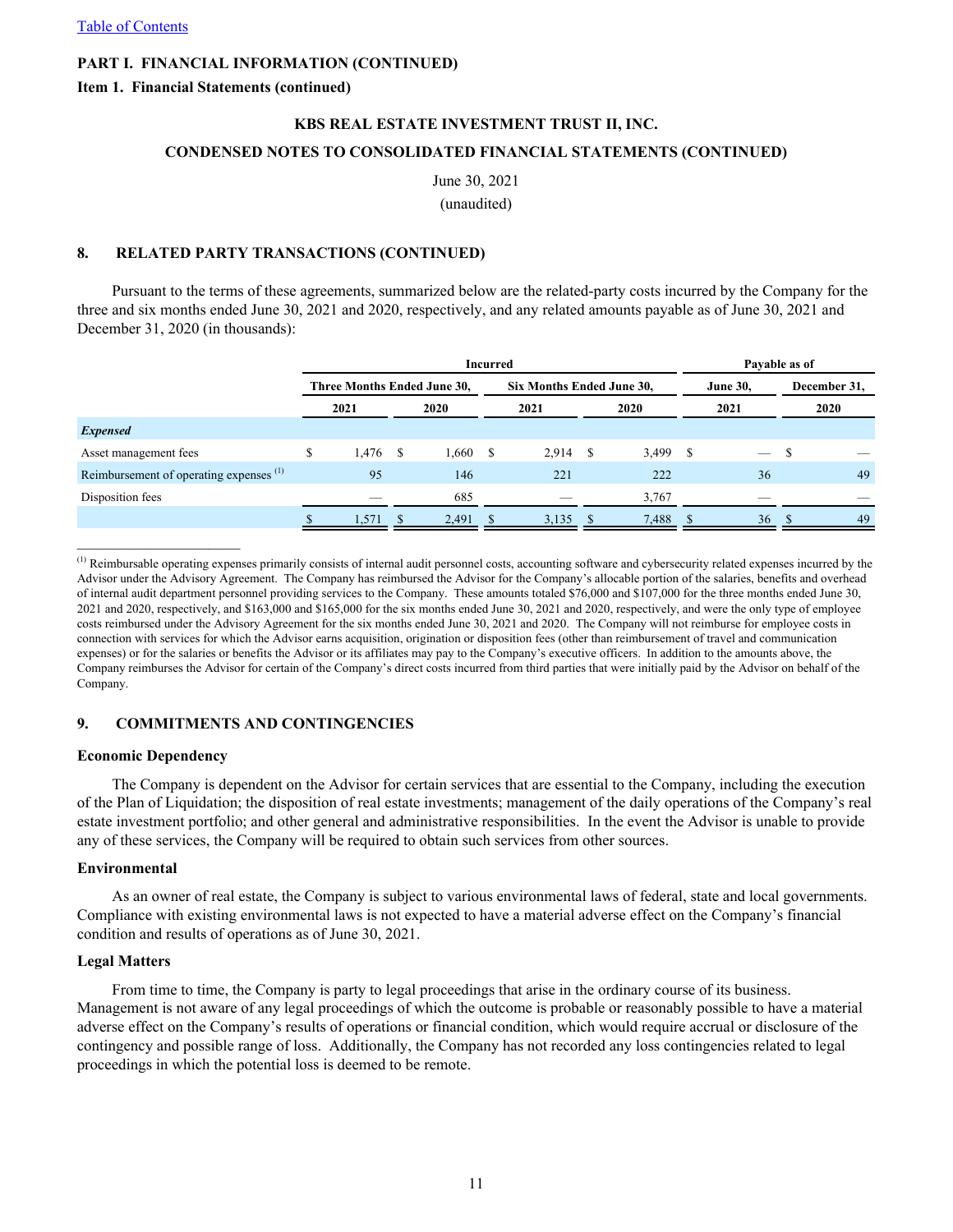#### **Item 1. Financial Statements (continued)**

# **KBS REAL ESTATE INVESTMENT TRUST II, INC. CONDENSED NOTES TO CONSOLIDATED FINANCIAL STATEMENTS (CONTINUED)**

June 30, 2021 (unaudited)

#### **10. SUBSEQUENT EVENTS**

#### **Purchase and Sale Agreement for Sale of Granite Tower**

On December 16, 2010, the Company, through an indirect wholly owned subsidiary, acquired Granite Tower, a 31-story office building located in Denver, Colorado containing 593,527 rentable square feet on approximately 0.7 acres of land.

On July 23, 2021, the due diligence period expired under the purchase and sale agreement and escrow instructions (the "Granite Tower Agreement") for the sale of Granite Tower by and between an indirect wholly owned subsidiary of the Company and Granite Tower LLC (the "Granite Tower Purchaser"), an affiliate of CP Group. The Granite Tower Purchaser is unaffiliated with the Company or the Advisor. Pursuant to the Granite Tower Agreement, the sale price for Granite Tower is \$203.5 million, subject to prorations and adjustments as provided in the Granite Tower Agreement.

On August 9, 2021, the closing date was extended to September 10, 2021 in accordance with the Granite Tower Agreement. There can be no assurance that the Company will complete the sale of Granite Tower. The Granite Tower Purchaser would be obligated to purchase Granite Tower only after satisfaction of agreed upon closing conditions. In certain circumstances, if the Granite Tower Purchaser fails to complete the acquisition, it may forfeit up to \$6.0 million of earnest money.

#### **Purchase and Sale Agreement for Sale of Fountainhead Plaza**

On September 13, 2011, the Company, through an indirect wholly owned subsidiary, purchased two office buildings totaling 445,957 rentable square feet located on approximately 11.33 acres of land in Tempe, Arizona ("Fountainhead Plaza").

On August 9, 2021, the due diligence period expired under the purchase and sale agreement and escrow instructions (the "Fountainhead Plaza Agreement") for the sale of Fountainhead Plaza by and between an indirect wholly owned subsidiary of the Company and an unaffiliated purchaser (the "Fountainhead Plaza Purchaser"). Pursuant to the Fountainhead Plaza Agreement, the sale price for Fountainhead Plaza is \$117.5 million, before closing credits as provided in the Fountainhead Plaza Agreement.

The closing date is expected to be September 8, 2021, provided that the Fountainhead Plaza Purchaser may extend the closing date subject to certain conditions set forth in the Fountainhead Plaza Agreement. There can be no assurance that the Company will complete the sale of Fountainhead Plaza. The Fountainhead Plaza Purchaser would be obligated to purchase Fountainhead Plaza only after satisfaction of agreed upon closing conditions. In certain circumstances, if the Fountainhead Plaza Purchaser fails to complete the acquisition, it may forfeit up to \$4.0 million of earnest money.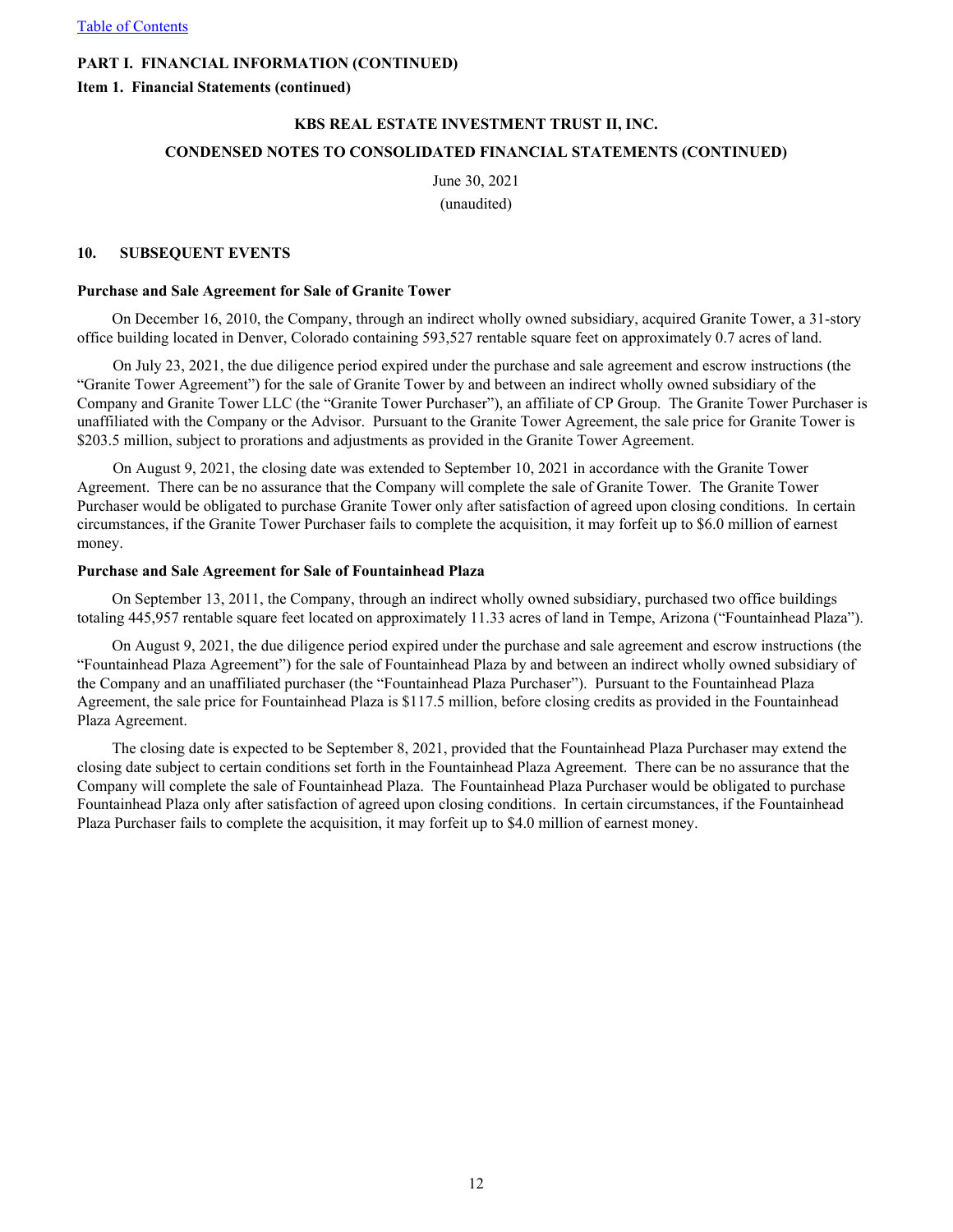## <span id="page-13-0"></span>**Item 2. Management's Discussion and Analysis of Financial Condition and Results of Operations**

The following discussion and analysis should be read in conjunction with the accompanying financial statements of KBS Real Estate Investment Trust II, Inc. and the notes thereto. As used herein, the terms "we," "our" and "us" refer to KBS Real Estate Investment Trust II, Inc., a Maryland corporation, and, as required by context, KBS Limited Partnership II, a Delaware limited partnership, which we refer to as the "Operating Partnership," and to their subsidiaries.

## **Forward-Looking Statements**

Certain statements included in this Quarterly Report on Form 10-Q are forward-looking statements. Those statements include statements regarding the intent, belief or current expectations of KBS Real Estate Investment Trust II, Inc. and members of our management team, as well as the assumptions on which such statements are based, and generally are identified by the use of words such as "may," "will," "seeks," "anticipates," "believes," "estimates," "expects," "plans," "intends," "should" or similar expressions. Actual results may differ materially from those contemplated by such forward-looking statements. Further, forward-looking statements speak only as of the date they are made, and we undertake no obligation to update or revise forward-looking statements to reflect changed assumptions, the occurrence of unanticipated events or changes to future operating results over time, unless required by law. Moreover, you should interpret many of the risks identified in this report, as well as the risks set forth below, as being heightened as a result of the ongoing and numerous adverse impacts of the COVID-19 pandemic.

The following are some of the risks and uncertainties, although not all of the risks and uncertainties, that could cause our actual results to differ materially from those presented in our forward-looking statements:

- The COVID-19 pandemic, together with the resulting measures imposed to help control the spread of the virus, has had a negative impact on the economy and business activity globally. The extent to which the COVID-19 pandemic impacts our operations and those of our tenants and our implementation of the Plan of Liquidation (defined below) depends on future developments, which are highly uncertain and cannot be predicted with confidence, including the scope, severity and duration of the pandemic, the actions taken to contain the pandemic or mitigate its impact, and the direct and indirect economic effects of the pandemic and containment measures, among others.
- Although our board of directors and our stockholders have approved the sale of all of our assets and our dissolution pursuant to the Plan of Liquidation, we can give no assurance that we will be able to successfully implement the Plan of Liquidation and sell our assets, pay our debts and distribute the net proceeds from liquidation to our stockholders as we expect. If we underestimated our existing obligations and liabilities or if unanticipated or contingent liabilities arise, the amount of liquidating distributions ultimately paid to our stockholders could be less than estimated. Given the uncertainty and current business disruptions as a result of the outbreak of COVID-19, our implementation of the Plan of Liquidation may be materially and adversely impacted and this may have a material effect on the ultimate amount and timing of liquidating distributions received by stockholders.
- We may face unanticipated difficulties, delays or expenditures relating to our implementation of the Plan of Liquidation, which may reduce or delay our payment of liquidating distributions.
- We can give no assurance regarding the timing of asset dispositions in connection with the implementation of the Plan of Liquidation, the sale prices we will receive for our assets and the amount and timing of liquidating distributions to be received by our stockholders.
- We may face risks associated with legal proceedings, including stockholder litigation, that may be instituted against us related to the Plan of Liquidation.
- All of our executive officers, one of our directors and other key real estate and debt finance professionals are also officers, directors, managers, key professionals and/or holders of a direct or indirect controlling interest in our advisor, the entity that acted as our dealer manager and/or other KBS-affiliated entities. As a result, they face conflicts of interest, including significant conflicts created by our advisor's compensation arrangements with us and other KBS-sponsored programs and KBS-advised investors and conflicts in allocating time among us and these other programs and investors. These conflicts could result in unanticipated actions.
- We pay substantial fees to and expenses of our advisor and its affiliates. These payments reduce the amount of liquidating distributions our stockholders will receive.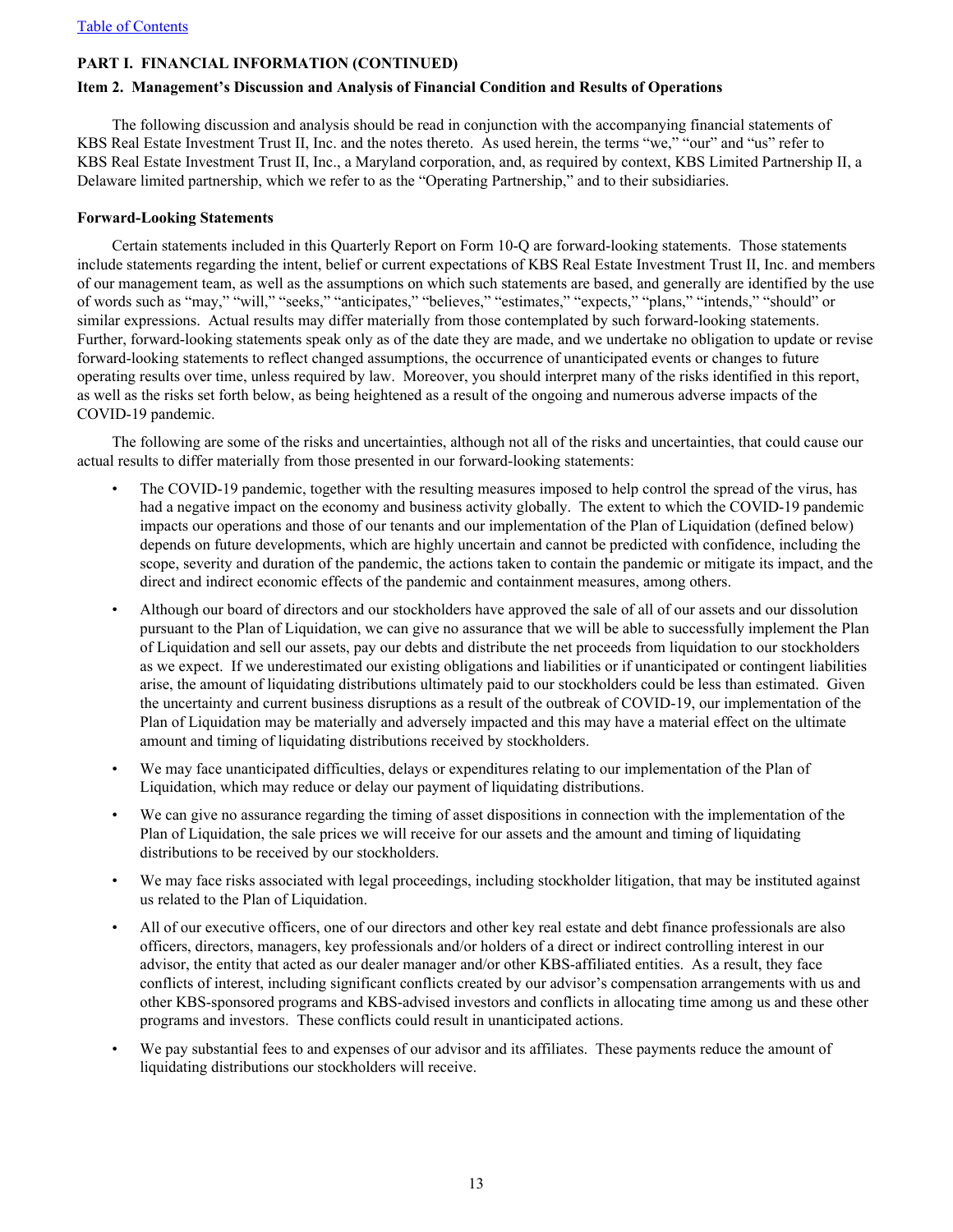## **Item 2. Management's Discussion and Analysis of Financial Condition and Results of Operations (continued)**

- We depend on tenants for the revenue generated by our real estate investments and, accordingly, the revenue generated by our real estate investments is dependent upon the success and economic viability of our tenants. Revenues from our properties could decrease due to a reduction in occupancy (caused by factors including, but not limited to, tenant defaults, tenant insolvency, early termination of tenant leases and non-renewal of existing tenant leases), rent deferrals or abatements, tenants becoming unable to pay their rent and/or lower rental rates, making it more difficult for us to meet our debt service obligations and reducing our stockholders' returns and the amount of liquidating distributions they receive. From March 2020 through June 30, 2021, we have granted rent relief to eight tenants as a result of the pandemic, and these tenants or additional tenants may request rent relief in future periods or become unable to pay rent.
- Our investments in real estate may be affected by unfavorable real estate market and general economic conditions, which could decrease the value of those assets. Revenues from our properties could decrease. Such events would make it more difficult for us to meet our debt service obligations and successfully implement the Plan of Liquidation, which could reduce our stockholders' returns and the amount of liquidating distributions they receive.
- Continued disruptions in the financial markets, changes in the demand for office properties and uncertain economic conditions could adversely affect our ability to successfully implement our business strategy and the Plan of Liquidation, which could reduce our stockholders' returns and the amount of liquidating distributions they receive.
- As of June 30, 2021, we have \$240.5 million of variable debt outstanding, and we may incur additional variable rate debt in the future. The interest and related payments on our variable rate debt will vary with the movement of LIBOR or other indexes. Increases in one-month LIBOR or other indexes would increase the amount of our debt payments and could reduce our stockholders' returns and the amount of liquidating distributions they receive.
- Our share redemption program provides only for redemptions sought upon a stockholder's death, "qualifying disability" or "determination of incompetence" (each as defined in the share redemption program document, and, together with redemptions sought in connection with a stockholder's death, "Special Redemptions"). The dollar amounts available for such redemptions are determined by the board of directors and may be reviewed and adjusted from time to time. Additionally, redemptions are further subject to limitations described in our share redemption program. We do not expect to have funds available for ordinary redemptions in the future.
- During the year ended December 31, 2020, we sold two office properties and four office buildings that were part of an eight-building office campus. During the year ended December 31, 2019, we sold two office properties. As a result of our disposition activity, our general and administrative expenses, which are not directly related to the size of our portfolio, have increased as a percentage of our cash flow from operations and will continue to increase as we sell additional assets pursuant to the Plan of Liquidation.

All forward-looking statements should be read in light of the risks identified in Part I, Item 1A of our Annual Report on Form 10-K for the year ended December 31, 2020 and in Part II, Item 1A of our Quarterly Report on Form 10-Q for the period ended March 31, 2021, each as filed with the Securities and Exchange Commission (the "SEC").

## **Overview**

We were formed on July 12, 2007 as a Maryland corporation that elected to be taxed as a real estate investment trust ("REIT") beginning with the taxable year ended December 31, 2008 and we intend to continue to operate in such a manner. We conduct our business primarily through our Operating Partnership, of which we are the sole general partner. Subject to certain restrictions and limitations, our business is managed by our advisor, KBS Capital Advisors LLC, pursuant to an advisory agreement. KBS Capital Advisors conducts our operations and manages our portfolio of real estate investments. Our advisor owns 20,000 shares of our common stock. We have no paid employees.

As of June 30, 2021, we owned four office properties and an office building that is part of an office campus.

As of June 30, 2021, we had 183,693,580 shares of common stock issued and outstanding.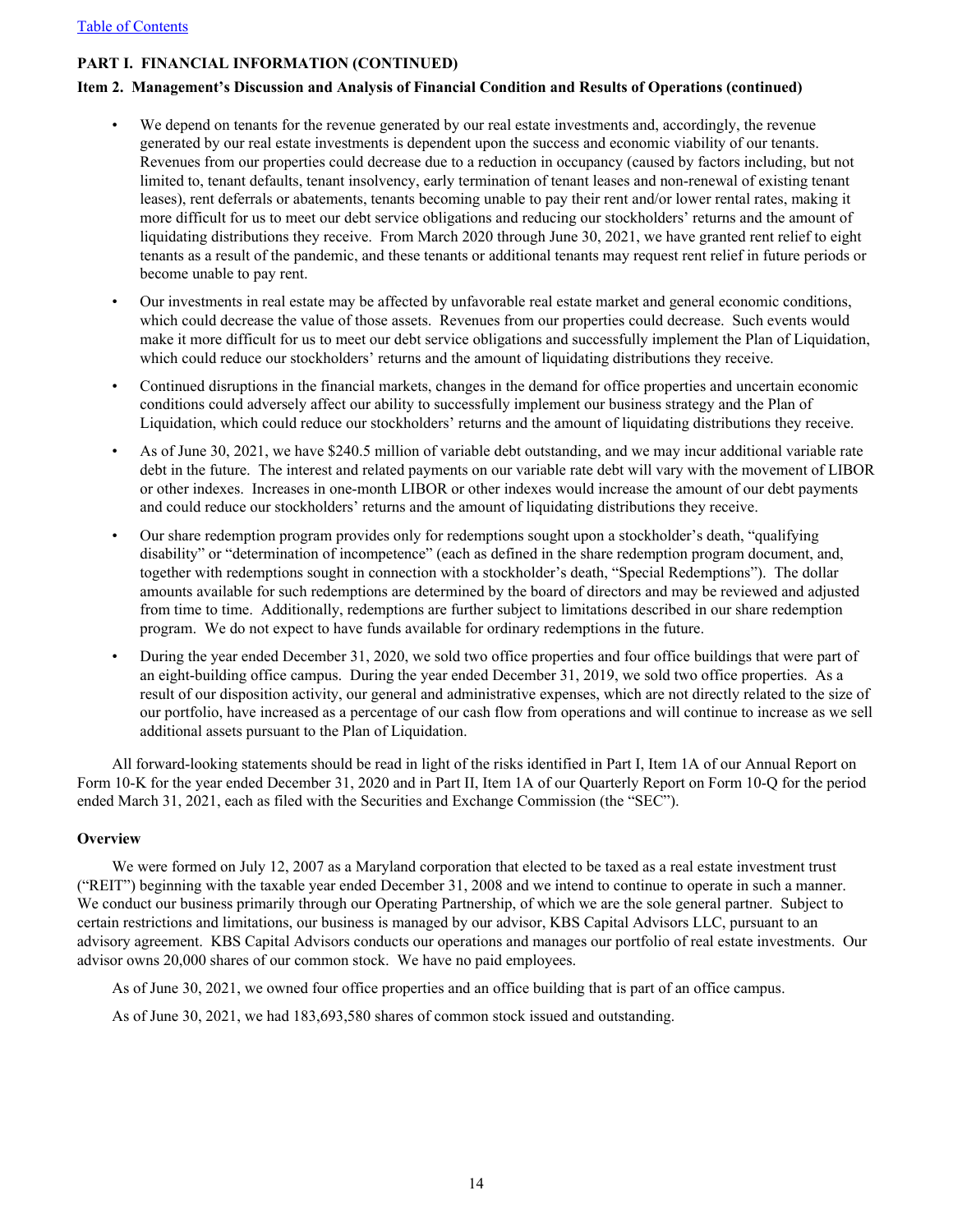## **Item 2. Management's Discussion and Analysis of Financial Condition and Results of Operations (continued)**

On November 13, 2019, in connection with a review of potential strategic alternatives available to us, a special committee composed of all of our independent directors (the "Special Committee") and our board of directors unanimously approved the sale of all of our assets and our dissolution pursuant to the terms of the plan of complete liquidation and dissolution (the "Plan of Liquidation"). The principal purpose of the Plan of Liquidation is to provide liquidity to our stockholders by selling our assets, paying our debts and distributing the net proceeds from liquidation to our stockholders. On March 5, 2020, our stockholders approved the Plan of Liquidation. The Plan of Liquidation is included as an exhibit to this Quarterly Report on Form 10-Q.

#### *Plan of Liquidation*

In accordance with the Plan of Liquidation, our objectives are to pursue an orderly liquidation of our company by selling all of our remaining assets, paying our debts and our known liabilities, providing for the payment of unknown or contingent liabilities, distributing the net proceeds from liquidation to our stockholders and winding up our operations and dissolving our company. While pursuing our liquidation pursuant to the Plan of Liquidation, we intend to continue to manage our portfolio of assets to maintain and, if possible, improve the quality and income-producing ability of our properties to enhance property stability and better position our remaining assets for sale.

We expect to distribute substantially all of the net proceeds from liquidation to our stockholders within 24 months from March 5, 2020. Pursuant to the Plan of Liquidation, on March 5, 2020, our board of directors authorized an initial liquidating distribution in the amount of \$0.75 per share of common stock to stockholders of record as of the close of business on March 5, 2020. On July 31, 2020, our board of directors authorized a second liquidating distribution in the amount of \$0.25 per share of common stock to stockholders of record as of the close of business on August 3, 2020, and on December 24, 2020, our board of directors authorized a third liquidating distribution in the amount of \$0.40 per share of common stock to stockholders of record as of the close of business on December 24, 2020. We expect to continue to pay liquidating distribution payments to our stockholders through the completion of our liquidation process. However, if we cannot sell our assets and pay our debts within 24 months from March 5, 2020, or if the board of directors and the Special Committee determine that it is otherwise advisable to do so, pursuant to the Plan of Liquidation, we may transfer and assign our remaining assets to a liquidating trust. Upon such transfer and assignment, our stockholders will receive beneficial interests in the liquidating trust.

Our expectations about the implementation of the Plan of Liquidation and the amount of any additional liquidating distributions that we will pay to our stockholders and when we will pay them are subject to risks and uncertainties and are based on certain estimates and assumptions, one or more of which may prove to be incorrect. As a result, the actual amount of any additional liquidating distributions we pay to stockholders may be more or less than we estimate and the liquidating distributions may be paid later than we predict. There are many factors that may affect the amount of liquidating distributions we will ultimately pay to our stockholders. If we underestimate our existing obligations and liabilities or the amount of taxes, transaction fees and expenses relating to the liquidation and dissolution, or if unanticipated or contingent liabilities arise, the amount of liquidating distributions ultimately paid to our stockholders could be less than estimated. Moreover, the liquidation value will fluctuate over time in response to developments related to individual assets in our portfolio and the management of those assets, in response to the real estate and finance markets, based on the actual liquidation timing and the amount of net proceeds received from the disposition of the remaining assets and due to other factors. Given the uncertainty and current business disruptions as a result of the outbreak of COVID-19, our implementation of the Plan of Liquidation may be materially and adversely impacted and this may have a material effect on the ultimate amount and timing of liquidating distributions received by our stockholders. While we have considered the impact from COVID-19 in our net assets in liquidation presented on the Condensed Consolidated Statement of Net Assets as of June 30, 2021, the extent to which our business may be affected by COVID-19 depends on future developments with respect to the continued spread and treatment of the virus, the actions taken to contain the pandemic or mitigate its impact, and the direct and indirect economic effects of the pandemic and containment measures. See "— Market Outlook — Real Estate and Real Estate Finance Markets — COVID-19 Pandemic and Portfolio Outlook" for a discussion of the impact of the outbreak of COVID-19 on our business and our liquidation. We can give no assurance regarding the timing of asset dispositions in connection with the implementation of the Plan of Liquidation, the sale prices we will receive for our assets, and the amount or timing of liquidating distributions to be received by our stockholders.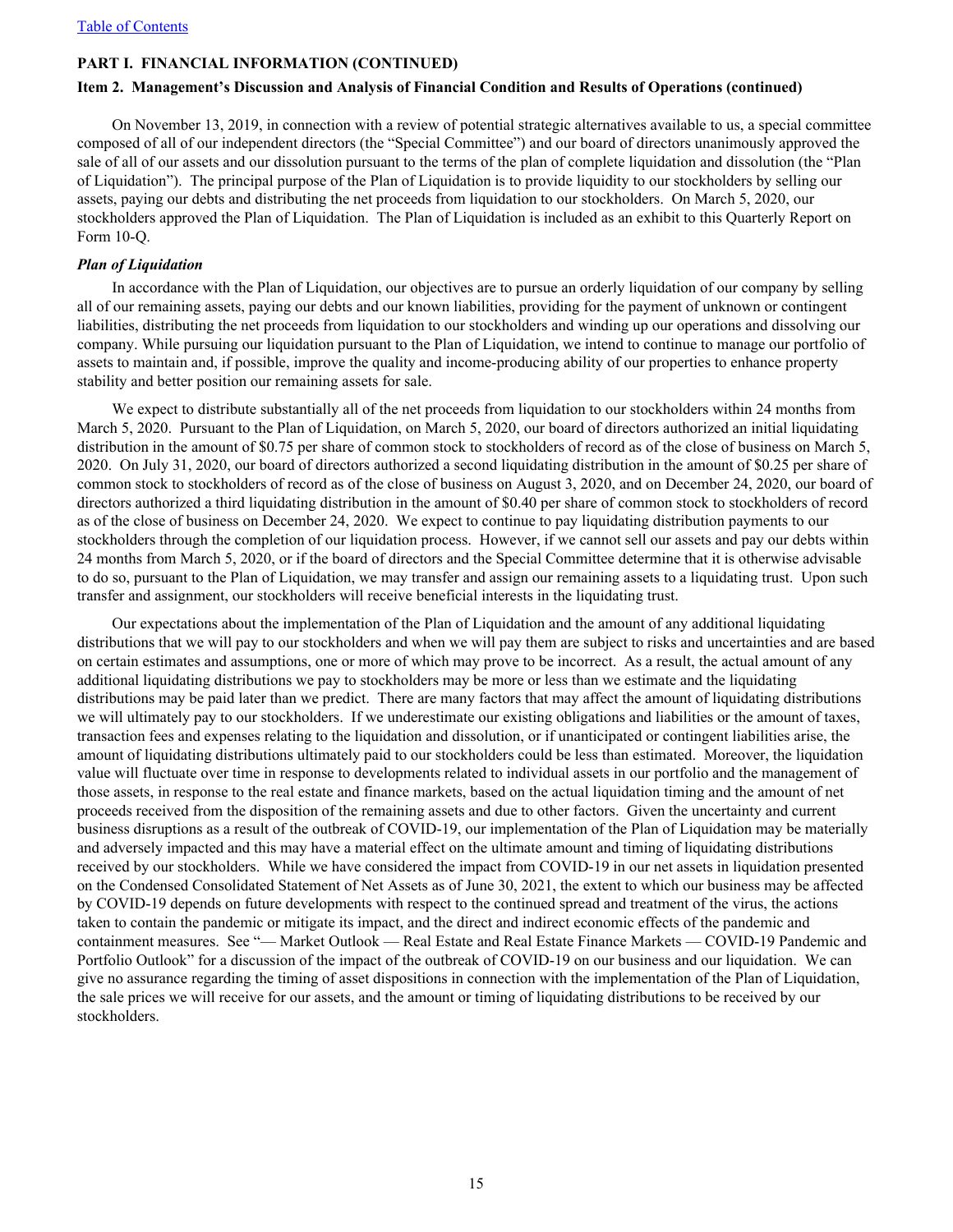### **Item 2. Management's Discussion and Analysis of Financial Condition and Results of Operations (continued)**

#### **Market Outlook – Real Estate and Real Estate Finance Markets**

Volatility in global financial markets and changing political environments can cause fluctuations in the performance of the U.S. commercial real estate markets. Possible future declines in rental rates, slower or potentially negative net absorption of leased space and expectations of future rental concessions, including free rent to renew tenants early, to retain tenants who are up for renewal or to attract new tenants, may result in decreases in cash flows from our properties. Further, revenues from our properties could decrease due to a reduction in occupancy (caused by factors including, but not limited to, tenant defaults, tenant insolvency, early termination of tenant leases and non-renewal of existing tenant leases), rent deferrals or abatements, tenants being unable to pay their rent and/or lower rental rates. Reductions in revenues from our properties would adversely impact the timing of asset sales and/or the sales price we will receive for our properties. To the extent there are increases in the cost of financing due to higher interest rates, this may cause difficulty in refinancing debt obligations at terms as favorable as the terms of existing indebtedness. Further, increases in interest rates would increase the amount of our debt payments on our variable rate debt. Management continuously reviews our debt financing strategies to optimize our portfolio and the cost of our debt exposure. Market conditions can change quickly, potentially negatively impacting the value of real estate investments. Most recently, the outbreak of COVID-19 has had a negative impact on the real estate market as discussed below.

#### *COVID-19 Pandemic and Portfolio Outlook*

As of June 30, 2021, the novel coronavirus, or COVID-19, pandemic is ongoing. During 2020, the COVID-19 pandemic created disruption in the U.S. and global economies, adversely impacting many industries, including the U.S. office real estate industry and the industries of our tenants, directly or indirectly. In 2021, the global economy has, with certain setbacks, begun reopening and wider distribution of vaccines will likely encourage greater economic activity. Nonetheless, the recovery could remain uneven, particularly given uncertainty with respect to the distribution and acceptance of the vaccines and their effectiveness with respect to new variants of the virus.

The outbreak of COVID-19 and its impact on the current financial, economic, capital markets and real estate market environment, and future developments in these and other areas present uncertainty and risk with respect to our business, financial condition, results of operations, cash flows and liquidation. Although a recovery is partially underway, it continues to be gradual, uneven and characterized by meaningful dispersion across sectors and regions, and could be hindered by persistent or resurgent infection rates. The most recent round of U.S. fiscal stimulus could provide meaningful support, along with continued accommodative monetary policy and wider distribution of vaccines. Issues with respect to the distribution and acceptance of vaccines or the spread of new variants of the virus could adversely impact the recovery. Overall, there remains significant uncertainty regarding the timing and duration of the economic recovery, which precludes any prediction as to the ultimate adverse impact COVID-19 may have on our business and liquidation.

During the year ended December 31, 2020 and the six months ended June 30, 2021, we did not experience a significant impact to rental income collections from the COVID-19 pandemic. Rent collections for the quarter ended June 30, 2021 were approximately 99%. Many of our tenants have suffered reductions in revenue. As of June 30, 2021, we had entered into lease amendments related to the effects of the COVID-19 pandemic, granting \$0.2 million of rent deferrals for the period from March 2020 through June 30, 2021 and granting \$0.2 million in rental abatements during this period. From March 2020 through June 30, 2021, eight tenants were granted rental deferrals or rental abatements as a result of the pandemic, of which three tenants have begun to pay rent in accordance with their lease agreements subsequent to the deferral or abatement period. Two of the eight tenants continued to have rent abated through August 2021. We will continue to evaluate any additional short-term rent relief requests from tenants on an individual basis. Any future rent relief arrangements are expected to be structured as temporary short-term deferrals of base rent that will be paid back over time. Not all tenant requests will ultimately result in modified agreements, nor are we forgoing our contractual rights under our lease agreements. In most cases, it is in our best interest to help our tenants remain in business and reopen when restrictions are lifted. Subsequent to June 30, 2021, we have not seen a material impact on our rent collections. Current collections and rent relief requests to-date may not be indicative of collections or requests in any future period.

Although we did not experience significant disruptions in rental income, during the year ended December 31, 2020, we reduced the estimated liquidation value of our real estate portfolio by \$90.2 million due to changes in leasing projections across our portfolio resulting in lower projected cash flow and projected sales prices caused by the impact of the COVID-19 pandemic. In future periods, we may need to recognize additional decreases in the values of our real estate properties to the extent leasing projections and projected sales prices decline at our properties.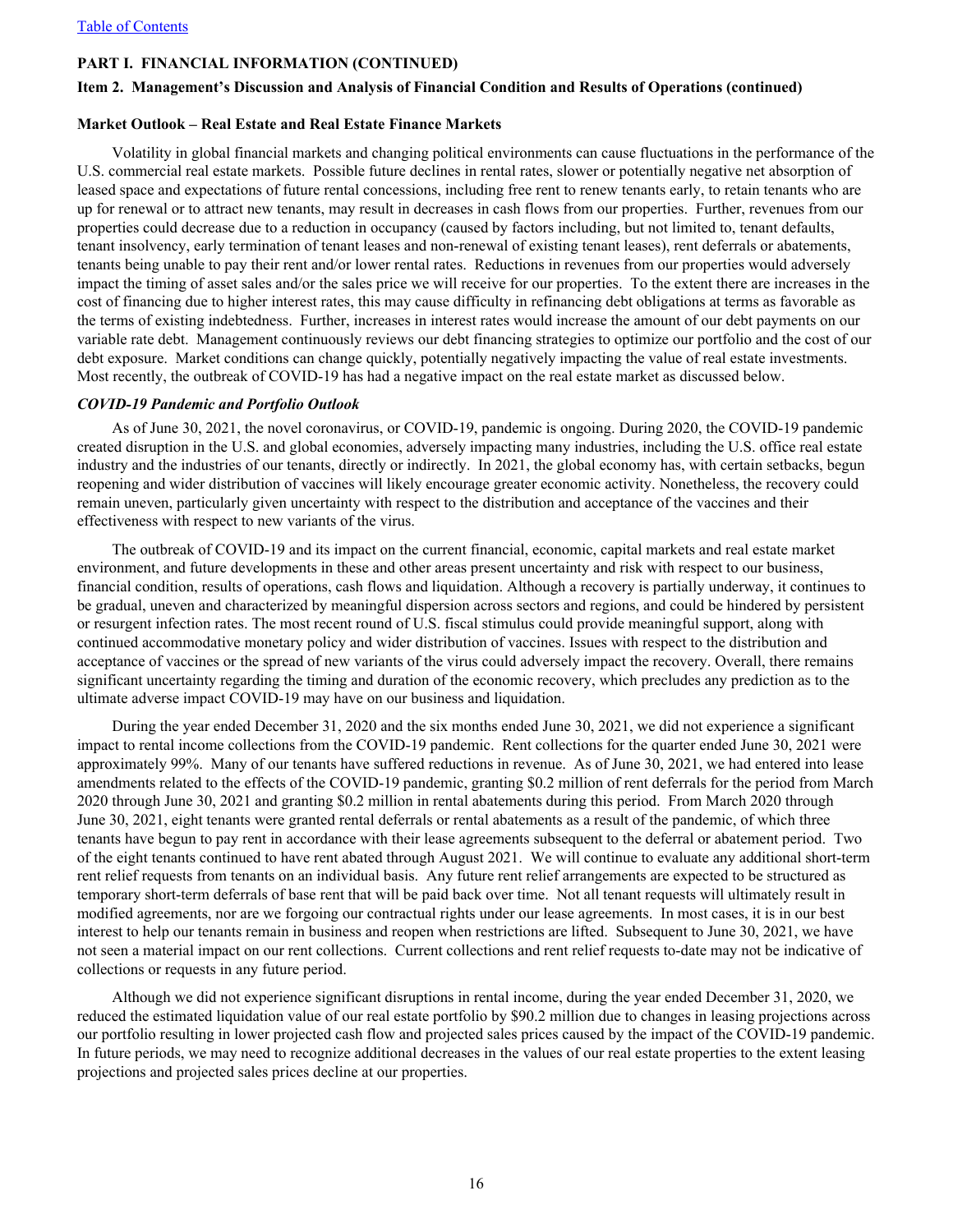## **Item 2. Management's Discussion and Analysis of Financial Condition and Results of Operations (continued)**

Should we experience significant reductions in rental revenue in the future, this may limit our ability to draw on our portfolio loan facility due to covenants described in our loan agreements. However, we believe that our cash on hand, proceeds from asset sales and proceeds available under our portfolio loan facility will be sufficient to meet our liquidity needs during our liquidation.

Our business, like all businesses, is being impacted by the uncertainty regarding the COVID-19 pandemic, the effectiveness of policies introduced to neutralize the disease, and the impact of those policies on economic activity. Given the uncertainty and current business disruptions as a result of the outbreak of COVID-19, our implementation of the Plan of Liquidation may be materially and adversely impacted and this may have a material effect on the ultimate amount and timing of liquidating distributions received by our stockholders.

#### **Liquidity and Capital Resources**

As described above under "— Overview — Plan of Liquidation," on March 5, 2020, our stockholders approved the sale of all of our assets and our dissolution pursuant to the terms of the Plan of Liquidation. We expect to sell all of our assets, pay all of our known liabilities, provide for unknown liabilities and distribute the net proceeds from liquidation to our stockholders. Our principal demands for funds during our liquidation are and will be for: the payment of operating expenses, capital expenditures and general and administrative expenses, including expenses in connection with the Plan of Liquidation; payments under debt obligations; Special Redemptions of common stock pursuant to our share redemption program; and payments of distributions to stockholders pursuant to the Plan of Liquidation. During our liquidation, we intend to use our cash on hand and proceeds from the sale of real estate properties as our primary sources of liquidity. To the extent available, we also intend to use cash flow generated by our real estate investments and proceeds from debt financing; however, asset sales will further reduce cash flows from these sources during the implementation of the Plan of Liquidation.

Our share redemption program provides only for Special Redemptions. During each calendar year, such Special Redemptions are limited to an annual dollar amount determined by the board of directors, which may be reviewed during the year and increased or decreased upon ten business days' notice to our stockholders. We do not expect to make ordinary redemptions in the future. On December 24, 2020, our board of directors approved an annual dollar limitation of \$10.0 million in the aggregate for the calendar year 2021 for Special Redemptions (subject to review and adjustment during the year by the board of directors), and further subject to the limitations described in the share redemption program. As of June 30, 2021, we had \$8.8 million available for Special Redemptions for the remainder of 2021.

Our investments in real estate generate cash flow in the form of rental revenues and tenant reimbursements, which are reduced by operating expenditures, debt service payments, the payment of asset management fees and corporate general and administrative expenses. Cash flow from operations from our real estate investments is primarily dependent upon the occupancy level of our portfolio, the net effective rental rates on our leases, the collectibility of rent and operating recoveries from our tenants and how well we manage our expenditures. As of June 30, 2021, our real estate properties were 71% occupied.

For the six months ended June 30, 2021, our cash needs for capital expenditures and the payment of debt obligations were met with cash on hand and proceeds from asset sales. Operating cash needs during the same period were met with cash flow generated by our real estate. We believe that our cash on hand, proceeds from the sales of real estate properties and, to the extent available, our cash flow from operations and proceeds available under our portfolio loan facility will be sufficient to meet our liquidity needs during our liquidation. As discussed above, asset sales will further reduce cash flows from operations and proceeds available from debt financing during the implementation of the Plan of Liquidation.

We do not expect to pay regular monthly distributions during the liquidating process. During the liquidating process, we intend to maintain adequate cash reserves for liquidity, capital expenditures, debt repayments, future Special Redemptions under our share redemption program and other future capital needs.

We expect to continue to pay liquidating distribution payments to our stockholders through the completion of our liquidation process and to pay the final liquidating distribution after we sell all of our assets, pay all of our known liabilities and provide for unknown liabilities. We expect to substantially complete these activities within 24 months from March 5, 2020, the day our stockholders approved the Plan of Liquidation. However, our expectations about the amount of liquidating distributions that we will pay and when we will pay them are based on many estimates and assumptions, one or more of which may prove to be incorrect. As a result, the actual amount of liquidating distributions we pay to our stockholders may be more or less than we estimate and the liquidating distributions may be paid later than we predict. See "— Overview — Plan of Liquidation" and "—Market Outlook — Real Estate and Real Estate Finance Markets — COVID-19 Pandemic and Portfolio Outlook" for a discussion of the impact of the outbreak of COVID-19 on our business and our liquidation.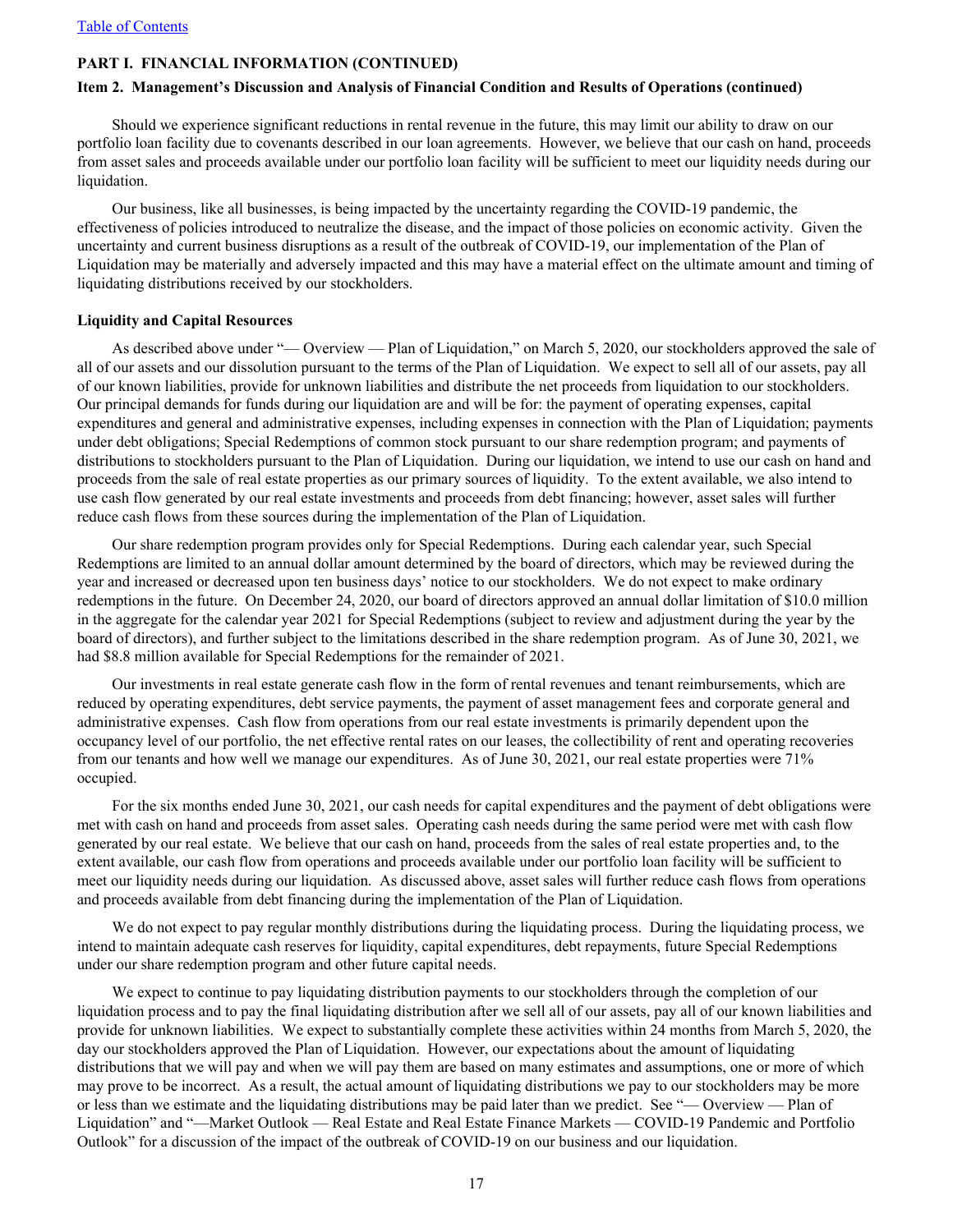## **Item 2. Management's Discussion and Analysis of Financial Condition and Results of Operations (continued)**

In addition to using our capital resources to meet our debt service obligations, for capital expenditures and for operating costs, we use our capital resources to make certain payments to our advisor. We paid our advisor fees in connection with the acquisition and origination of our assets and pay our advisor fees in connection with the management and disposition of our assets and for certain costs incurred by our advisor in providing services to us. Among the fees payable to our advisor is an asset management fee. With respect to investments in real estate, we pay our advisor a monthly asset management fee equal to one-twelfth of 0.75% of the amount paid or allocated to acquire the investment, plus the cost of any subsequent development, construction or improvements to the property. This amount includes any portion of the investment that was debt financed and is inclusive of acquisition fees and expenses related thereto. We also continue to reimburse our advisor and our dealer manager for certain stockholder services.

During the six months ended June 30, 2021, cash and cash equivalents decreased by \$14.4 million primarily as a result of \$18.9 million of capital expenditure payments and \$5.4 million of corporate expenditures, offset by net inflows from investments in real estate of \$13.8 million.

In order to execute our investment strategy, we primarily utilized secured debt to finance a portion of our investment portfolio. Management remains vigilant in monitoring the risks inherent with the use of debt in our portfolio and is taking actions to ensure that these risks, including refinance and interest rate risks, are properly balanced with the benefit of using leverage. We limit our total liabilities to 75% of the cost (before deducting depreciation and other noncash reserves) of our tangible assets; however, we may exceed that limit if the majority of the conflicts committee approves each borrowing in excess of such limitation and we disclose such borrowings to our stockholders in our next quarterly report with an explanation from the conflicts committee of the justification for the excess borrowing. As of June 30, 2021, our borrowings and other liabilities were approximately 35% of both the cost (before deducting depreciation and other noncash reserves) and book value (before deducting depreciation) of our tangible assets, respectively.

Pursuant to our stockholders' approval of the Plan of Liquidation, we adopted the liquidation basis of accounting as of February 1, 2020 (as the approval of the Plan of Liquidation by our stockholders became imminent within the first week of February 2020 based on the results of our solicitation of proxies from our stockholders for their approval of the Plan of Liquidation) and for the periods subsequent to February 1, 2020 in accordance with GAAP. Accordingly, on February 1, 2020, assets were adjusted to their estimated net realizable value, or liquidation value, which represents the estimated amount of cash that we will collect through the disposal of our assets as we carry out our Plan of Liquidation. The liquidation values of our operating properties are presented on an undiscounted basis. Estimated costs to dispose of assets and estimated capital expenditures through the anticipated disposition date of the properties have been presented separately from the related assets. Liabilities are carried at their contractual amounts due or estimated settlement amounts.

#### **Contractual Obligations**

 $\mathcal{L}_\text{max}$  , where  $\mathcal{L}_\text{max}$  and  $\mathcal{L}_\text{max}$ 

The following is a summary of our contractual obligations as of June 30, 2021 (in thousands):

|                                                         |              | Payments Due During the Years Ending December 31, |                             |  |            |  |        |  |      |  |      |
|---------------------------------------------------------|--------------|---------------------------------------------------|-----------------------------|--|------------|--|--------|--|------|--|------|
| <b>Contractual Obligations</b>                          | <b>Total</b> |                                                   | <b>Remainder of</b><br>2021 |  | 2022       |  | 2023   |  | 2024 |  | 2025 |
| Outstanding debt obligations <sup>(1)</sup>             | 240.520      |                                                   |                             |  | 150.381 \$ |  | 90.139 |  |      |  |      |
| Interest payments on outstanding debt obligations $(2)$ | 5.364        |                                                   | .989                        |  | 2.198      |  |        |  |      |  |      |

(1) Amounts include principal payments only based on maturity dates as of June 30, 2021.

<sup>(2)</sup> Projected interest payments are based on the outstanding principal amounts, maturity dates and interest rates in effect as of June 30, 2021 (consisting of the contractual interest rate). During the six months ended June 30, 2021, we incurred interest expense of \$2.1 million.

#### **Changes in Net Assets in Liquidation**

#### *For the Six Months June 30, 2021*

Net assets in liquidation decreased by approximately \$1.6 million from \$381.5 million on December 31, 2020 to \$379.9 million on June 30, 2021. The primary reason for the decrease in net assets in liquidation was due to a decrease in the liquidation value our real estate properties, offset by a decrease in projected capital expenditures and an increase in estimated cash flows from operations. There is inherent uncertainty with these estimates and projections, and they could change materially based on the timing of the sales of our remaining real estate properties, the performance of our remaining assets and any changes in the underlying assumptions of the projected cash flows from such properties.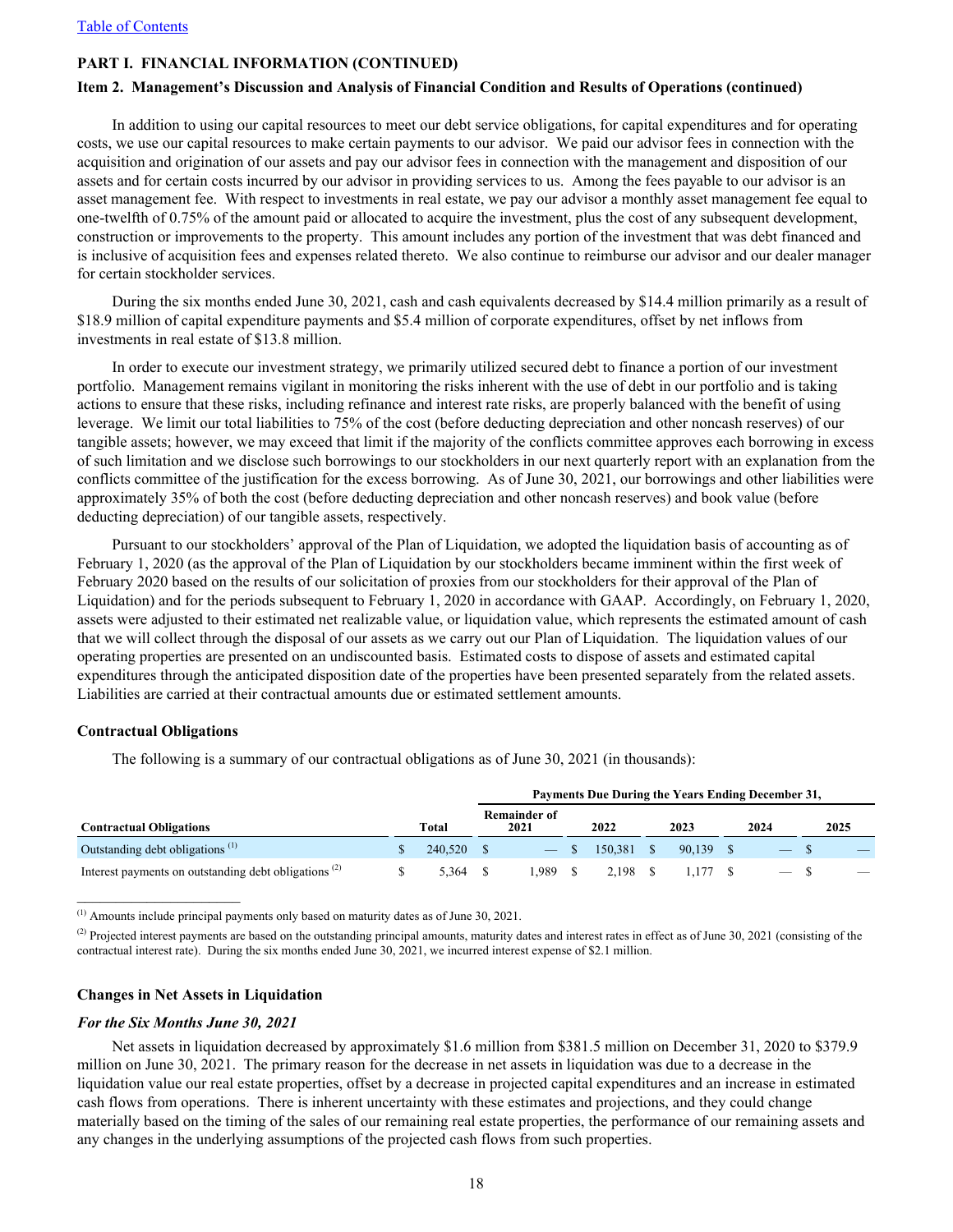## **Item 2. Management's Discussion and Analysis of Financial Condition and Results of Operations (continued)**

#### **Results of Operations**

In light of the adoption of liquidation basis accounting as of February 1, 2020, the results of operations for the current year period are not comparable to the prior year period. The sale of assets under the Plan of Liquidation will have a significant impact on our operations. See "— Overview — Plan of Liquidation" and "— Market Outlook — Real Estate and Real Estate Finance Markets — COVID-19 Pandemic and Portfolio Outlook" for a discussion of the impact of the outbreak of COVID-19 on our business and our liquidation.

Due to the adoption of the Plan of Liquidation, we are no longer reporting funds from operations and modified funds from operations as we no longer consider these to be key performance measures.

#### **Critical Accounting Policies**

Our consolidated interim financial statements and condensed notes thereto have been prepared in accordance with GAAP and in conjunction with the rules and regulations of the SEC. The preparation of our financial statements requires significant management judgements, assumptions and estimates about matters that are inherently uncertain. These judgments affect the reported amounts of assets and liabilities and our disclosure of contingent assets and liabilities as of the dates of the financial statements. With different estimates or assumptions, materially different amounts could be reported in our financial statements. A discussion of the accounting policies that management considers critical in that they involve significant management judgements, assumptions and estimates is included in our Annual Report on Form 10-K for the year ended December 31, 2020 filed with the SEC. There have been no significant changes to our policies during 2021.

#### **Subsequent Events**

#### *Purchase and Sale Agreement for Sale of Granite Tower*

On December 16, 2010, we, through an indirect wholly owned subsidiary, acquired a 31-story office building located in Denver, Colorado containing 593,527 rentable square feet on approximately 0.7 acres of land ("Granite Tower").

On July 23, 2021, the due diligence period expired under the purchase and sale agreement and escrow instructions (the "Granite Tower Agreement") for the sale of Granite Tower by and between our indirect wholly owned subsidiary and Granite Tower LLC (the "Granite Tower Purchaser"), an affiliate of CP Group. The Granite Tower Purchaser is unaffiliated with us or our advisor. Pursuant to the Granite Tower Agreement, the sale price for Granite Tower is \$203.5 million, subject to prorations and adjustments as provided in the Granite Tower Agreement.

On August 9, 2021, the closing date was extended to September 10, 2021 in accordance with the Granite Tower Agreement. There can be no assurance that we will complete the sale of Granite Tower. The Granite Tower Purchaser would be obligated to purchase Granite Tower only after satisfaction of agreed upon closing conditions. In certain circumstances, if the Granite Tower Purchaser fails to complete the acquisition, it may forfeit up to \$6.0 million of earnest money.

#### *Purchase and Sale Agreement for Sale of Fountainhead Plaza*

On September 13, 2011, we, through an indirect wholly owned subsidiary, purchased two office buildings totaling 445,957 rentable square feet located on approximately 11.33 acres of land in Tempe, Arizona ("Fountainhead Plaza").

On August 9, 2021, the due diligence period expired under the purchase and sale agreement and escrow instructions (the "Fountainhead Plaza Agreement") for the sale of Fountainhead Plaza by and between our indirect wholly owned subsidiary and an unaffiliated purchaser (the "Fountainhead Plaza Purchaser"). Pursuant to the Fountainhead Plaza Agreement, the sale price for Fountainhead Plaza is \$117.5 million, before closing credits as provided in the Fountainhead Plaza Agreement.

The closing date is expected to be September 8, 2021, provided that the Fountainhead Plaza Purchaser may extend the closing date subject to certain conditions set forth in the Fountainhead Plaza Agreement. There can be no assurance that we will complete the sale of Fountainhead Plaza. The Fountainhead Plaza Purchaser would be obligated to purchase Fountainhead Plaza only after satisfaction of agreed upon closing conditions. In certain circumstances, if the Fountainhead Plaza Purchaser fails to complete the acquisition, it may forfeit up to \$4.0 million of earnest money.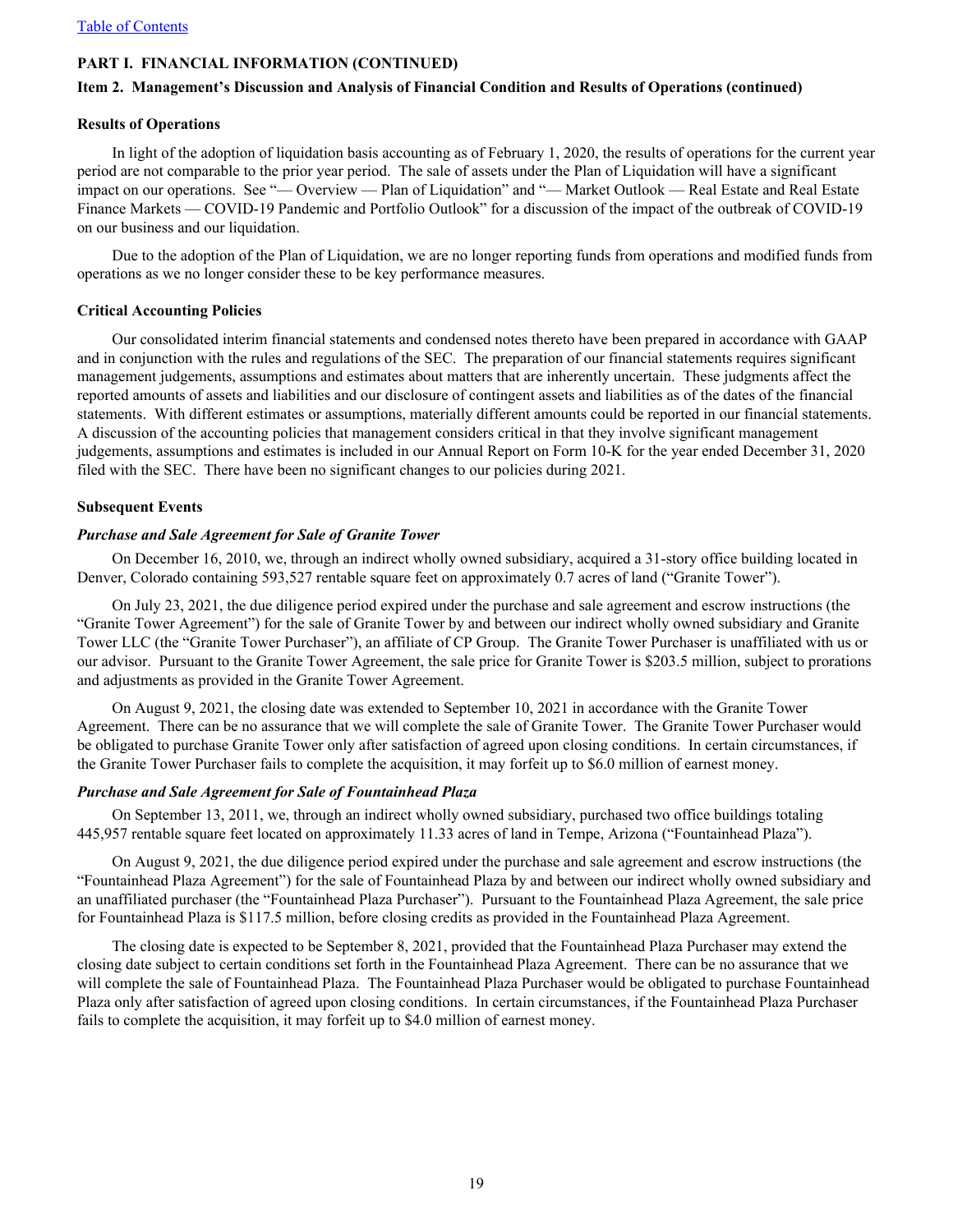#### <span id="page-20-0"></span>**Item 3. Quantitative and Qualitative Disclosures about Market Risk**

We are exposed to the effects of interest rate changes as a result of borrowings used to maintain liquidity, to fund the financing and refinancing of our real estate portfolio and to fund our operations. Our profitability and the value of our portfolio may be adversely affected during any period as a result of interest rate changes. Our interest rate risk management objectives are to limit the impact of interest rate changes on earnings, prepayment penalties and cash flows and to lower overall borrowing costs.

As of June 30, 2021, we were exposed to market risks related to fluctuations in interest rates on \$240.5 million of variable rate debt outstanding. Movements in interest rates on our variable rate debt would change our future earnings and cash flows, but not significantly affect the fair value of those instruments. However, changes in required risk premiums would result in changes in the fair value of variable rate instruments. Based on interest rates as of June 30, 2021, if interest rates were 100 basis points higher or lower during the 12 months ending June 30, 2022, interest expense on our variable rate debt would increase or decrease by \$2.4 million.

The weighted-average interest rate of our variable rate debt as of June 30, 2021 was 1.6%. The weighted-average interest rate represents the actual interest rate in effect as of June 30, 2021, using interest rate indices as of June 30, 2021, where applicable.

For a discussion of the interest rate risks related to the current capital and credit markets, see "Management's Discussion and Analysis of Financial Condition and Results of Operations — Market Outlook — Real Estate and Real Estate Finance Markets" herein and the risks discussed under Part I, Item 1A of our Annual Report on Form 10-K for the year ended December 31, 2020, as filed with the SEC.

#### **Item 4. Controls and Procedures**

#### **Disclosure Controls and Procedures**

As of the end of the period covered by this report, management, including our principal executive officer and principal financial officer, evaluated the effectiveness of the design and operation of our disclosure controls and procedures. Based upon, and as of the date of, the evaluation, our principal executive officer and principal financial officer concluded that the disclosure controls and procedures were effective as of the end of the period covered by this report to ensure that information required to be disclosed in the reports we file and submit under the Exchange Act is recorded, processed, summarized and reported as and when required. Disclosure controls and procedures include, without limitation, controls and procedures designed to ensure that information required to be disclosed by us in the reports we file and submit under the Exchange Act is accumulated and communicated to our management, including our principal executive officer and our principal financial officer, as appropriate to allow timely decisions regarding required disclosure.

#### **Internal Control Over Financial Reporting**

There have been no changes in our internal control over financial reporting that occurred during the quarter ended June 30, 2021 that have materially affected, or are reasonably likely to materially affect, our internal control over financial reporting.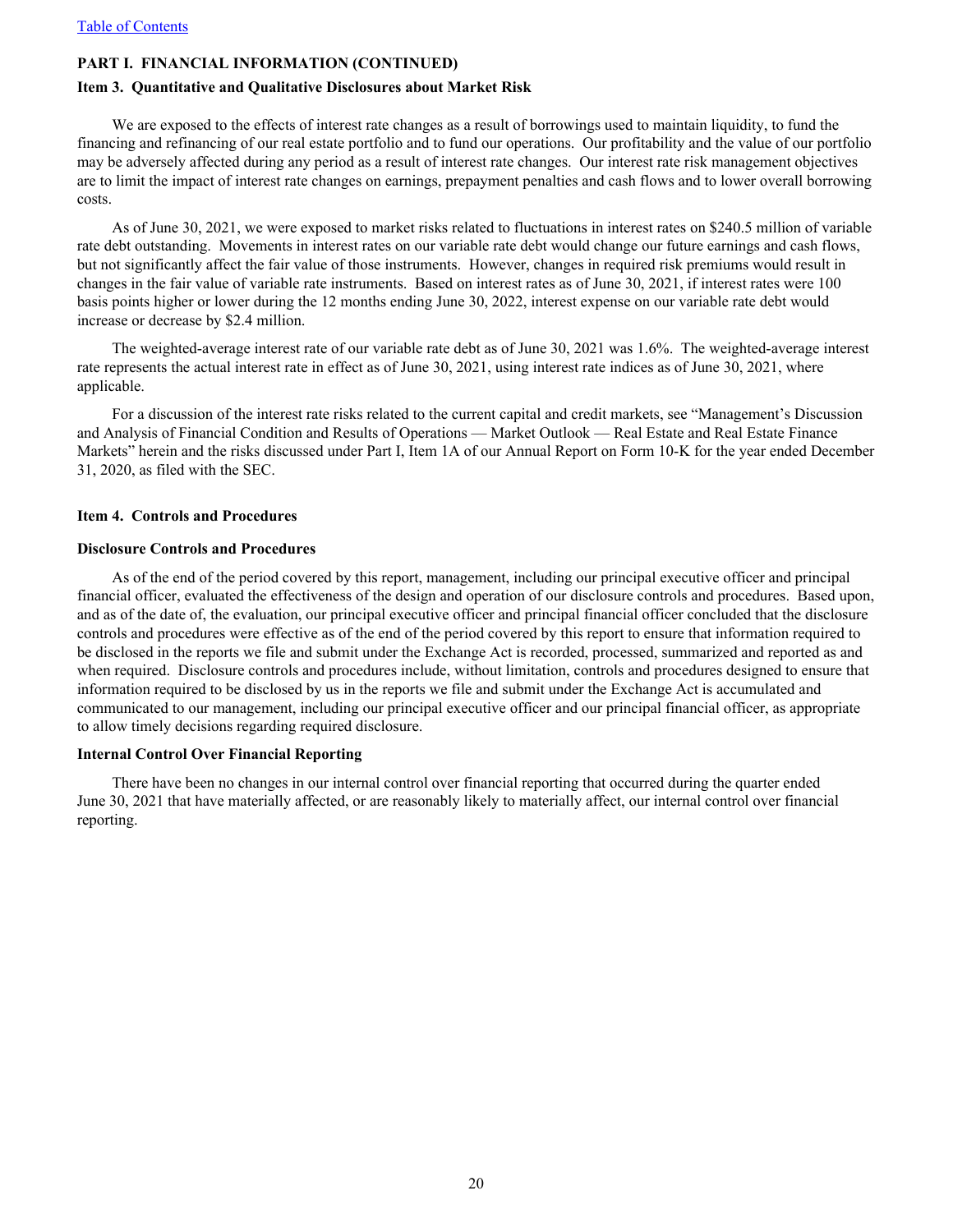## <span id="page-21-0"></span>**PART II. OTHER INFORMATION**

## **Item 1. Legal Proceedings**

None.

#### **Item 1A. Risk Factors**

Please see the risks discussed in Part I, Item 1A of our Annual Report on Form 10-K for the year ended December 31, 2020 and in Part II, Item 1A of our Quarterly Report on Form 10-Q for the period ended March 31, 2021, each as filed with the SEC.

## **Item 2. Unregistered Sales of Equity Securities and Use of Proceeds**

- a) During the period covered by this Form 10-Q, we did not sell any equity securities that were not registered under the Securities Act of 1933.
- b) Not applicable.
- c) Our share redemption program provides only for redemptions sought upon a stockholder's death, "qualifying disability" or "determination of incompetence" (each as defined in the share redemption program and, together with redemptions sought in connection with a stockholder's death, "Special Redemptions"). Such redemptions are subject to the limitations described in the share redemption program document, including:
	- During each calendar year, Special Redemptions are limited to an annual dollar amount determined by the board of directors, which may be reviewed during the year and increased or decreased upon ten business days' notice to our stockholders. We may provide notice by including such information (a) in a Current Report on Form 8-K or in our annual or quarterly reports, all publicly filed with the Securities and Exchange Commission or (b) in a separate mailing to the stockholders. On December 24, 2020, our board of directors approved the dollar amount limitation for Special Redemptions for calendar year 2021 of \$10.0 million in the aggregate (subject to review and adjustment during the year by the board of directors), and further subject to the limitations described in the share redemption program.
	- During any calendar year, we may redeem no more than 5% of the weighted-average number of shares outstanding during the prior calendar year.
	- We have no obligation to redeem shares if the redemption would violate the restrictions on distributions under Maryland General Corporation Law, as amended from time to time, which prohibits distributions that would cause a corporation to fail to meet statutory tests of solvency.

If we cannot repurchase all shares presented for redemption in any month because of the limitations on redemptions set forth in our share redemption program, then we will honor redemption requests on a pro rata basis, except that if a pro rata redemption would result in a stockholder owning less than the minimum purchase requirement described in our currently effective, or our most recently effective, registration statement as such registration statement has been amended or supplemented, then we would redeem all of such stockholder's shares.

Upon a transfer of shares, any pending redemption requests with respect to such transferred shares will be canceled as of the date the transfer is accepted by us. Stockholders wishing to continue to have a redemption request related to any transferred shares considered by us must resubmit their redemption request.

We do not expect to have funds available for ordinary redemptions in the future.

Our share redemption program sets the redemption price per share of our common stock eligible for redemption at our most recent estimated value per share as of the applicable redemption date, provided that if our board of directors has declared liquidating distributions on such share with a record date prior to the applicable redemption date for such share and the most recent estimated value per share has not been updated to reflect the reduction for such liquidating distributions, then the redemption price per share will be reduced to reflect the amount of such liquidating distributions.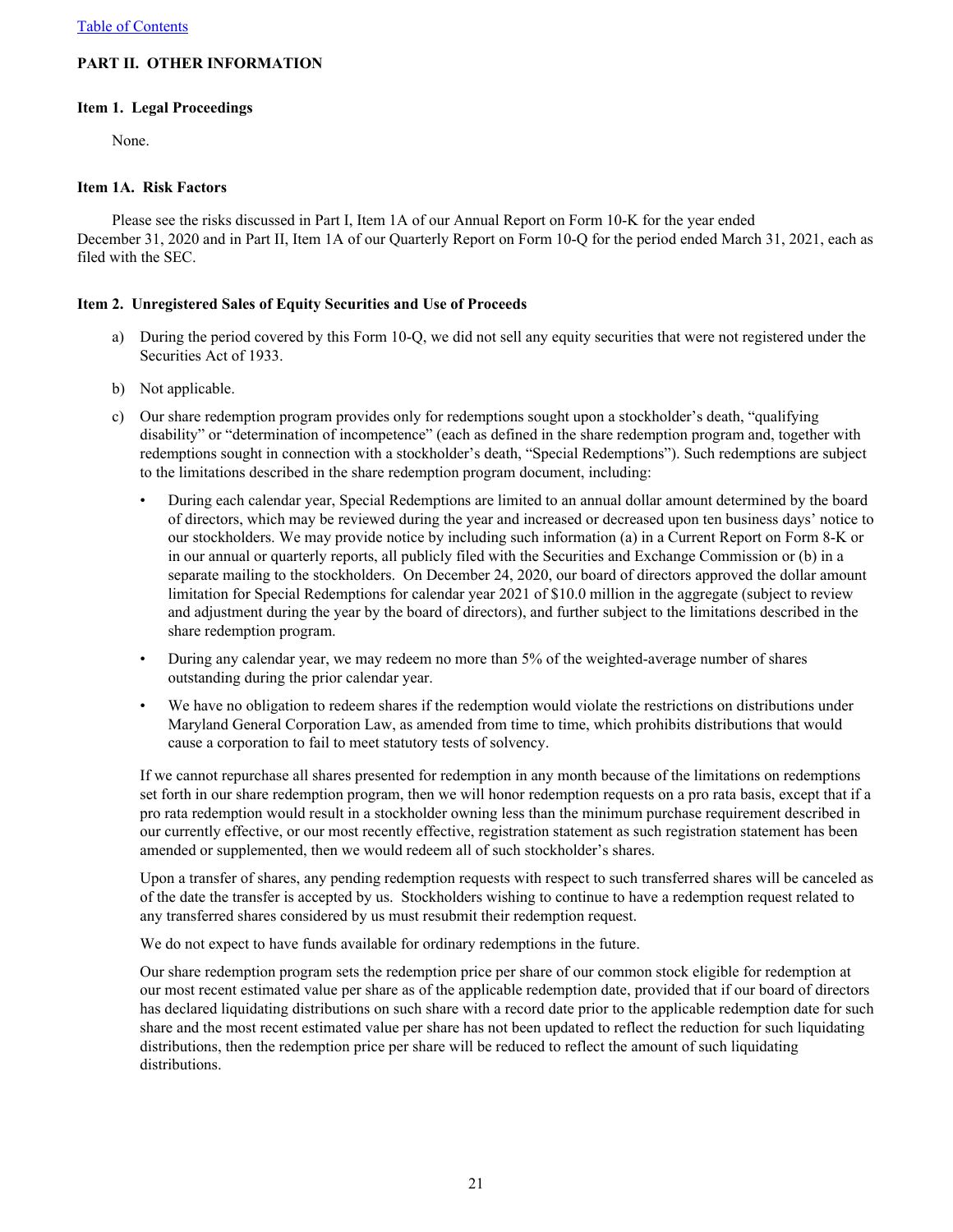## <span id="page-22-0"></span>**PART II. OTHER INFORMATION (CONTINUED)**

#### **Item 2. Unregistered Sales of Equity Securities and Use of Proceeds (continued)**

On December 24, 2020, in connection with the authorization of the third liquidating distribution, our board of directors approved an updated estimated value per share of our common stock of \$2.01, effective December 30, 2020. Therefore, effective commencing with the December 31, 2020 redemption date, the redemption price for all shares eligible for redemption was equal to \$2.01, which was effective through the February 26, 2021 redemption date. For more information, see our Current Report on Form 8-K, filed with the SEC on December 28, 2020.

On March 11, 2021, our board of directors approved an estimated value per share of our common stock of \$2.07 based on our net assets in liquidation, divided by the number of shares outstanding, all as of December 31, 2020. Therefore, effective commencing with the March 31, 2021 redemption date, the redemption price for all shares eligible for redemption was equal to \$2.07. For more information, see Part II, Item 5, "Market for Registrant's Common Equity, Related Stockholder Matters and Issuer Purchases of Equity Securities - Market Information" of our Annual Report on Form 10-K for the year ended December 31, 2020, as filed with the SEC.

We will report future redemption prices in a Current Report on Form 8-K or in our annual or quarterly reports, all publicly filed with the SEC.

We may amend, suspend or terminate our share redemption program for any reason upon ten business days' notice to our stockholders, and we may increase or decrease the funding available for the redemption of shares under the program upon ten business days' notice to our stockholders. We may provide this notice by including such information (a) in a Current Report on Form 8-K or in our annual or quarterly reports, all publicly filed with the SEC or (b) in a separate mailing to our stockholders.

The only redemptions we made under our share redemption program during the six months ended June 30, 2021 were those that qualified as, and met the requirements for, Special Redemptions under our share redemption program and we fulfilled all redemption requests that qualified as Special Redemptions under our share redemption program. We funded redemptions during the six months ended June 30, 2021 with existing cash on hand.

During the six months ended June 30, 2021, we redeemed shares pursuant to our share redemption program as follows:

| Month         | <b>Total Number</b><br>of Shares Redeemed <sup>(1)</sup> |      | <b>Average Price Paid<br/>Per Share</b> <sup>(2)</sup> | <b>Approximate Dollar Value of Shares</b><br>Available That May Yet Be Redeemed<br><b>Under the Program</b> |
|---------------|----------------------------------------------------------|------|--------------------------------------------------------|-------------------------------------------------------------------------------------------------------------|
| January 2021  | 115,571                                                  | - \$ | 2.01                                                   | (3)                                                                                                         |
| February 2021 | 72,339                                                   | - \$ | 2.01                                                   | (3)                                                                                                         |
| March 2021    | 56,058                                                   | - \$ | 2.07                                                   | (3)                                                                                                         |
| April 2021    | 128,533                                                  | -S   | 2.07                                                   | (3)                                                                                                         |
| May 2021      | 93,291                                                   | - \$ | 2.07                                                   | (3)                                                                                                         |
| June 2021     | 140,128                                                  | - \$ | 2.07                                                   | (3)                                                                                                         |
| Total         | 605,920                                                  |      |                                                        |                                                                                                             |

(1) We announced the adoption and commencement of the program on April 8, 2008. We announced amendments to the program on May 13, 2009 (which amendment became effective on June 12, 2009), on March 11, 2011 (which amendment became effective on April 10, 2011), on May 18, 2012 (which amendment became effective on June 17, 2012), on June 29, 2012 (which amendment became effective on July 29, 2012), on October 18, 2012 (which amendment became effective on November 17, 2012), on March 8, 2013 (which amendment became effective on April 7, 2013), on October 17, 2013 (which amendment became effective on November 16, 2013), on May 19, 2014 (which amendment became effective on June 18, 2014), on December 7, 2018 (which amendment became effective on January 6, 2019), on March 6, 2020 (which amendment became effective on March 20, 2020) and on June 16, 2020 (which amendment became effective on June 30, 2020).

(2) We describe the determination of the redemption price above.

<sup>(3)</sup> We limit the dollar value of shares that may be redeemed under the share redemption program as described above. During the six months ended June 30, 2021, we redeemed \$1.2 million of shares of common stock, which represented all redemption requests received in good order and eligible for redemption through the June 30, 2021 redemption date. Based on the redemption limitations described above and redemptions through June 30, 2021, we may redeem up to \$8.8 million of shares in connection with Special Redemptions for the remainder of 2021.

#### **Item 3. Defaults upon Senior Securities**

 $\mathcal{L}_\text{max}$  , where  $\mathcal{L}_\text{max}$  and  $\mathcal{L}_\text{max}$ 

None.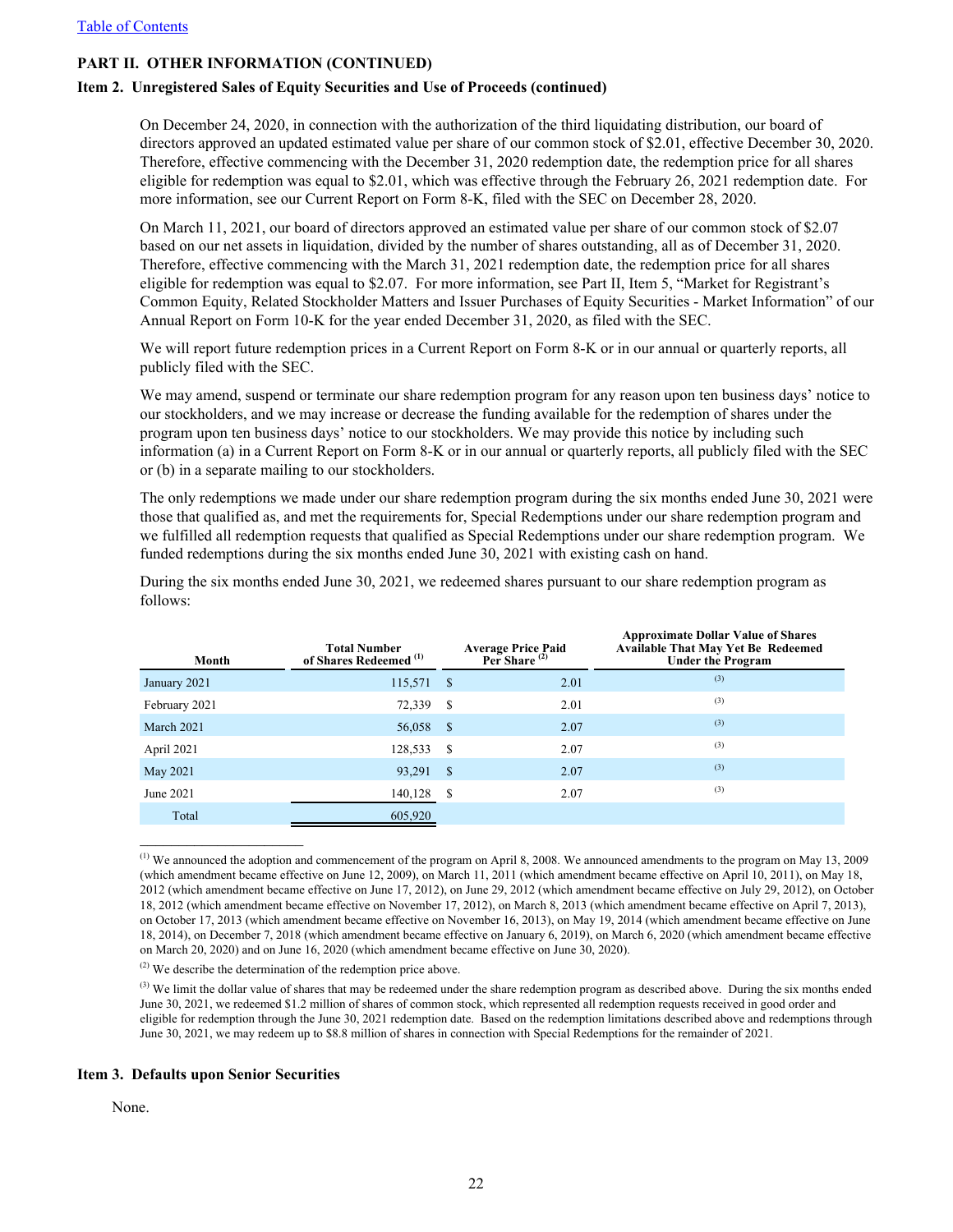## <span id="page-23-0"></span>**PART II. OTHER INFORMATION (CONTINUED)**

## **Item 4. Mine Safety Disclosures**

None.

## **Item 5. Other Information**

None.

## **Item 6. Exhibits**

| Ex.     | <b>Description</b>                                                                                                                                                                                                                                                                                                                                                                                                |
|---------|-------------------------------------------------------------------------------------------------------------------------------------------------------------------------------------------------------------------------------------------------------------------------------------------------------------------------------------------------------------------------------------------------------------------|
| 2.1     | Plan of Complete Liquidation and Dissolution of the Company dated as of March 5, 2020, incorporated by<br>reference to Exhibit 2.1 to the Company's Annual Report of Form 10-K, filed March 6, 2020                                                                                                                                                                                                               |
| 3.1     | Second Articles of Amendment and Restatement of the Company, incorporated by reference to Exhibit 3.1 to<br>the Company's Quarterly Report on Form 10-Q for the period ended March 31, 2008, filed May 28, 2008                                                                                                                                                                                                   |
| 3.2     | Articles of Amendment of the Company, incorporated by reference to Exhibit 3.2 to the Company's Quarterly<br>Report on Form 10-Q for the period ended March 31, 2020, filed May 15, 2020                                                                                                                                                                                                                          |
| 3.3     | Fourth Amended and Restated Bylaws of the Company, incorporated by reference to Exhibit 3.1 to the<br>Company's Current Report on Form 8-K, filed September 22, 2016                                                                                                                                                                                                                                              |
| 4.1     | Statement regarding restrictions on transferability of shares of common stock (to appear on stock certificate or<br>to be sent upon request and without charge to stockholders issued shares without certificates), incorporated by<br>reference to Exhibit 4.2 to Pre-Effective Amendment No. 1 to the Company's Registration Statement on Form<br>S-11, Commission File No. 333-146341, filed February 19, 2008 |
| 10.1    | Second Amendment to Amended and Restated Office Lease, by and between KBSII 445 South Figueroa, LLC<br>and MUFG Union Bank, N.A., dated as of June 18, 2021                                                                                                                                                                                                                                                       |
| 10.2    | Advisory Agreement dated May 21, 2021, incorporated by reference to Exhibit 99.1 to the Company's Current<br>Report on Form 8-K, filed May 24, 2021                                                                                                                                                                                                                                                               |
| 31.1    | Certification of Chief Executive Officer pursuant to Section 302 of the Sarbanes-Oxley Act of 2002                                                                                                                                                                                                                                                                                                                |
| 31.2    | Certification of Chief Financial Officer pursuant to Section 302 of the Sarbanes-Oxley Act of 2002                                                                                                                                                                                                                                                                                                                |
| 32.1    | Certification of Chief Executive Officer pursuant to 18 U.S.C. 1350, as adopted pursuant to Section 906 of the<br>Sarbanes-Oxley Act of 2002                                                                                                                                                                                                                                                                      |
| 32.2    | Certification of Chief Financial Officer pursuant to 18 U.S.C. 1350, as adopted pursuant to Section 906 of the<br>Sarbanes-Oxley Act of 2002                                                                                                                                                                                                                                                                      |
| 99.1    | Eleventh Amended and Restated Share Redemption Program, incorporated by reference to Exhibit 99.2 to the<br>Company's Quarterly Report on Form 10-Q for the period ended June 30, 2020, filed August 12, 2020                                                                                                                                                                                                     |
| 101.INS | <b>Inline XBRL Instance Document</b>                                                                                                                                                                                                                                                                                                                                                                              |
| 101.SCH | Inline XBRL Taxonomy Extension Schema                                                                                                                                                                                                                                                                                                                                                                             |
| 101.CAL | Inline XBRL Taxonomy Extension Calculation Linkbase                                                                                                                                                                                                                                                                                                                                                               |
| 101.DEF | Inline XBRL Taxonomy Extension Definition Linkbase                                                                                                                                                                                                                                                                                                                                                                |
| 101.LAB | Inline XBRL Taxonomy Extension Label Linkbase                                                                                                                                                                                                                                                                                                                                                                     |
| 101.PRE | Inline XBRL Taxonomy Extension Presentation Linkbase                                                                                                                                                                                                                                                                                                                                                              |
| 104     | Cover Page Interactive Data File (formatted as inline XBRL and contained in Exhibit 101)                                                                                                                                                                                                                                                                                                                          |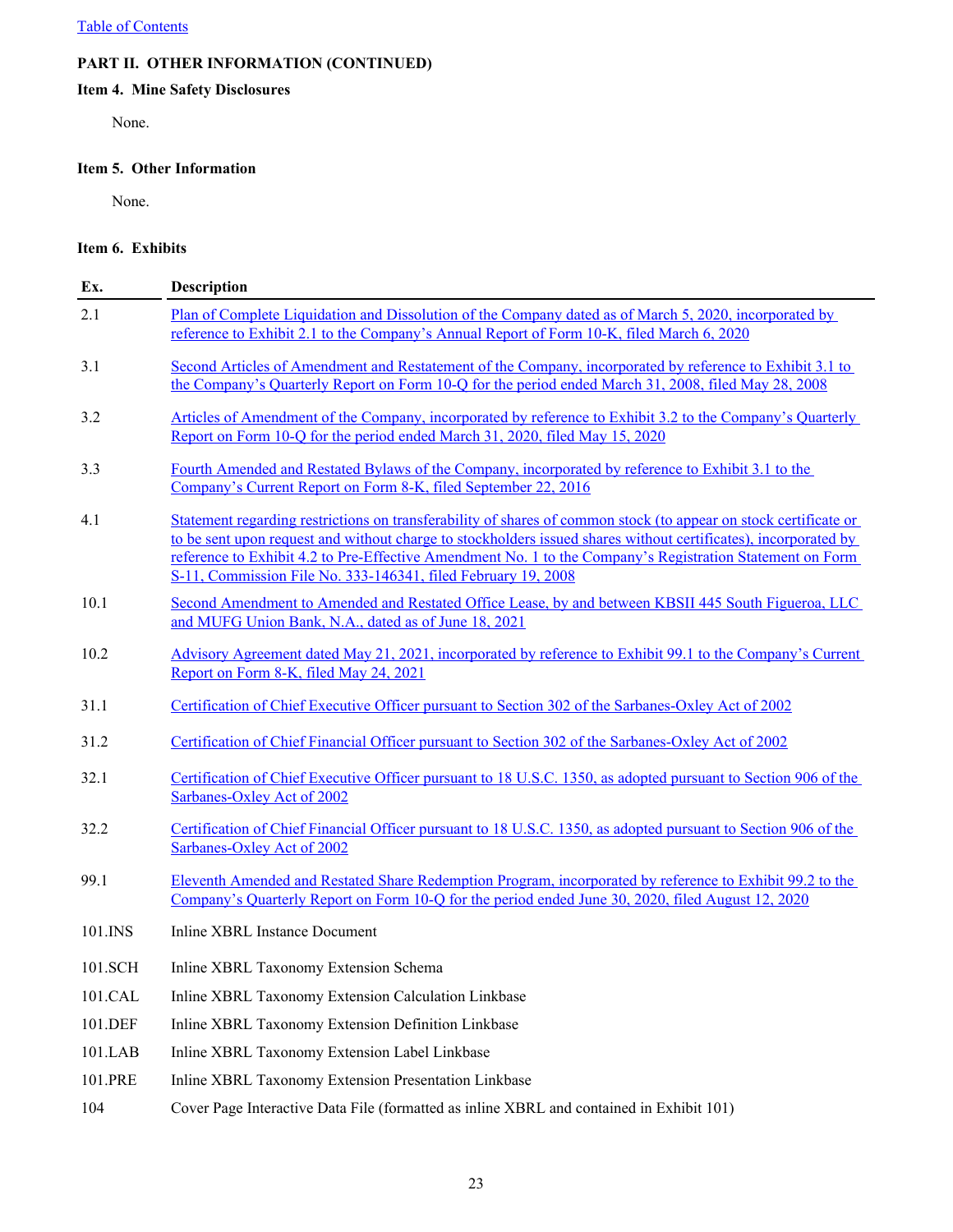## **SIGNATURES**

<span id="page-24-0"></span>Pursuant to the requirements of the Securities Exchange Act of 1934, the registrant has duly caused this report to be signed on its behalf by the undersigned thereunto duly authorized.

## **KBS REAL ESTATE INVESTMENT TRUST II, INC.**

*Chief Financial Officer, Treasurer and Secretary*

(principal financial officer)

Date: August 11, 2021 By: /S/ CHARLES J. SCHREIBER, JR. **Charles J. Schreiber, Jr.** *Chairman of the Board, Chief Executive Officer, President and Director* (principal executive officer) Date: August 11, 2021 By: /S/ JEFFREY K. WALDVOGEL **Jeffrey K. Waldvogel**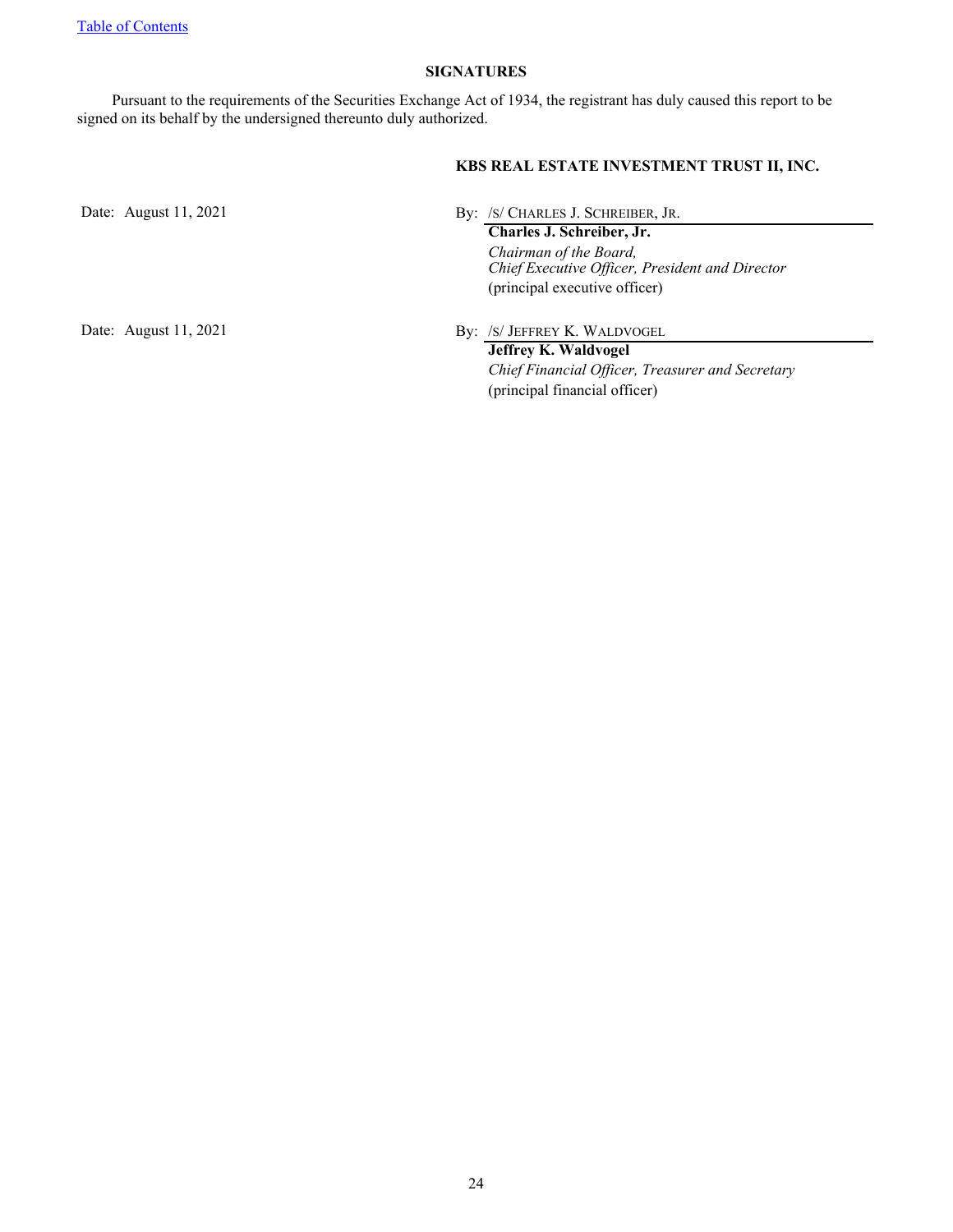## **Certification of Chief Executive Officer pursuant to Section 302 of the Sarbanes-Oxley Act of 2002**

I, Charles J. Schreiber, Jr., certify that:

- 1. I have reviewed this quarterly report on Form 10-Q of KBS Real Estate Investment Trust II, Inc.;
- 2. Based on my knowledge, this report does not contain any untrue statement of a material fact or omit to state a material fact necessary to make the statements made, in light of the circumstances under which such statements were made, not misleading with respect to the period covered by this report;
- 3. Based on my knowledge, the financial statements, and other financial information included in this report, fairly present in all material respects the financial condition, results of operations and cash flows of the registrant as of, and for, the periods presented in this report;
- 4. The registrant's other certifying officer and I are responsible for establishing and maintaining disclosure controls and procedures (as defined in Exchange Act Rules 13a-15(e) and 15d-15(e)) and internal control over financial reporting (as defined in Exchange Act Rules  $13a-15(f)$  and  $15d-15(f)$ ) for the registrant and have:
	- a) Designed such disclosure controls and procedures, or caused such disclosure controls and procedures to be designed under our supervision, to ensure that material information relating to the registrant, including its consolidated subsidiaries, is made known to us by others within those entities, particularly during the period in which this report is being prepared;
	- b) Designed such internal control over financial reporting, or caused such internal control over financial reporting to be designed under our supervision, to provide reasonable assurance regarding the reliability of financial reporting and the preparation of financial statements for external purposes in accordance with generally accepted accounting principles;
	- c) Evaluated the effectiveness of the registrant's disclosure controls and procedures and presented in this report our conclusions about the effectiveness of the disclosure controls and procedures, as of the end of the period covered by this report based on such evaluation; and
	- d) Disclosed in this report any change in the registrant's internal control over financial reporting that occurred during the registrant's most recent fiscal quarter (the registrant's fourth fiscal quarter in the case of an annual report) that has materially affected, or is reasonably likely to materially affect, the registrant's internal control over financial reporting; and
- 5. The registrant's other certifying officer and I have disclosed, based on our most recent evaluation of internal control over financial reporting, to the registrant's auditors and the audit committee of the registrant's board of directors (or persons performing the equivalent functions):
	- a) All significant deficiencies and material weaknesses in the design or operation of internal control over financial reporting which are reasonably likely to adversely affect the registrant's ability to record, process, summarize and report financial information; and
	- b) Any fraud, whether or not material, that involves management or other employees who have a significant role in the registrant's internal control over financial reporting.

Date: August 11, 2021 By: /S/ CHARLES J. SCHREIBER, JR.

**Charles J. Schreiber, Jr.** *Chairman of the Board, Chief Executive Officer, President and Director* (principal executive officer)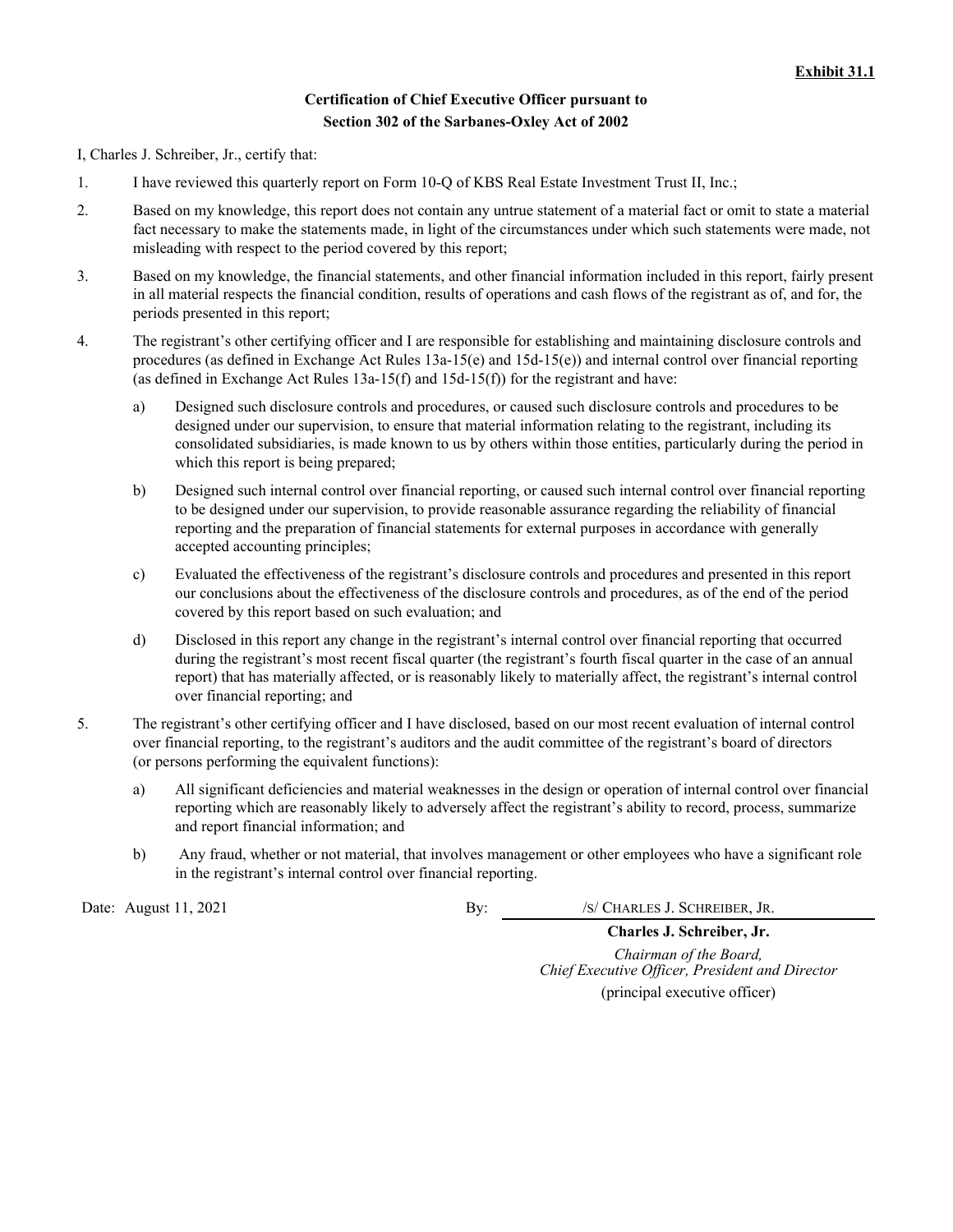## **Certification of Chief Financial Officer pursuant to Section 302 of the Sarbanes-Oxley Act of 2002**

I, Jeffrey K. Waldvogel, certify that:

- 1. I have reviewed this quarterly report on Form 10-Q of KBS Real Estate Investment Trust II, Inc.;
- 2. Based on my knowledge, this report does not contain any untrue statement of a material fact or omit to state a material fact necessary to make the statements made, in light of the circumstances under which such statements were made, not misleading with respect to the period covered by this report;
- 3. Based on my knowledge, the financial statements, and other financial information included in this report, fairly present in all material respects the financial condition, results of operations and cash flows of the registrant as of, and for, the periods presented in this report;
- 4. The registrant's other certifying officer and I are responsible for establishing and maintaining disclosure controls and procedures (as defined in Exchange Act Rules 13a-15(e) and 15d-15(e)) and internal control over financial reporting (as defined in Exchange Act Rules  $13a-15(f)$  and  $15d-15(f)$ ) for the registrant and have:
	- a) Designed such disclosure controls and procedures, or caused such disclosure controls and procedures to be designed under our supervision, to ensure that material information relating to the registrant, including its consolidated subsidiaries, is made known to us by others within those entities, particularly during the period in which this report is being prepared;
	- b) Designed such internal control over financial reporting, or caused such internal control over financial reporting to be designed under our supervision, to provide reasonable assurance regarding the reliability of financial reporting and the preparation of financial statements for external purposes in accordance with generally accepted accounting principles;
	- c) Evaluated the effectiveness of the registrant's disclosure controls and procedures and presented in this report our conclusions about the effectiveness of the disclosure controls and procedures, as of the end of the period covered by this report based on such evaluation; and
	- d) Disclosed in this report any change in the registrant's internal control over financial reporting that occurred during the registrant's most recent fiscal quarter (the registrant's fourth fiscal quarter in the case of an annual report) that has materially affected, or is reasonably likely to materially affect, the registrant's internal control over financial reporting; and
- 5. The registrant's other certifying officer and I have disclosed, based on our most recent evaluation of internal control over financial reporting, to the registrant's auditors and the audit committee of the registrant's board of directors (or persons performing the equivalent functions):
	- a) All significant deficiencies and material weaknesses in the design or operation of internal control over financial reporting which are reasonably likely to adversely affect the registrant's ability to record, process, summarize and report financial information; and
	- b) Any fraud, whether or not material, that involves management or other employees who have a significant role in the registrant's internal control over financial reporting.

Date: August 11, 2021 By: /S/ JEFFREY K. WALDVOGEL

**Jeffrey K. Waldvogel** *Chief Financial Officer, Treasurer and Secretary* (principal financial officer)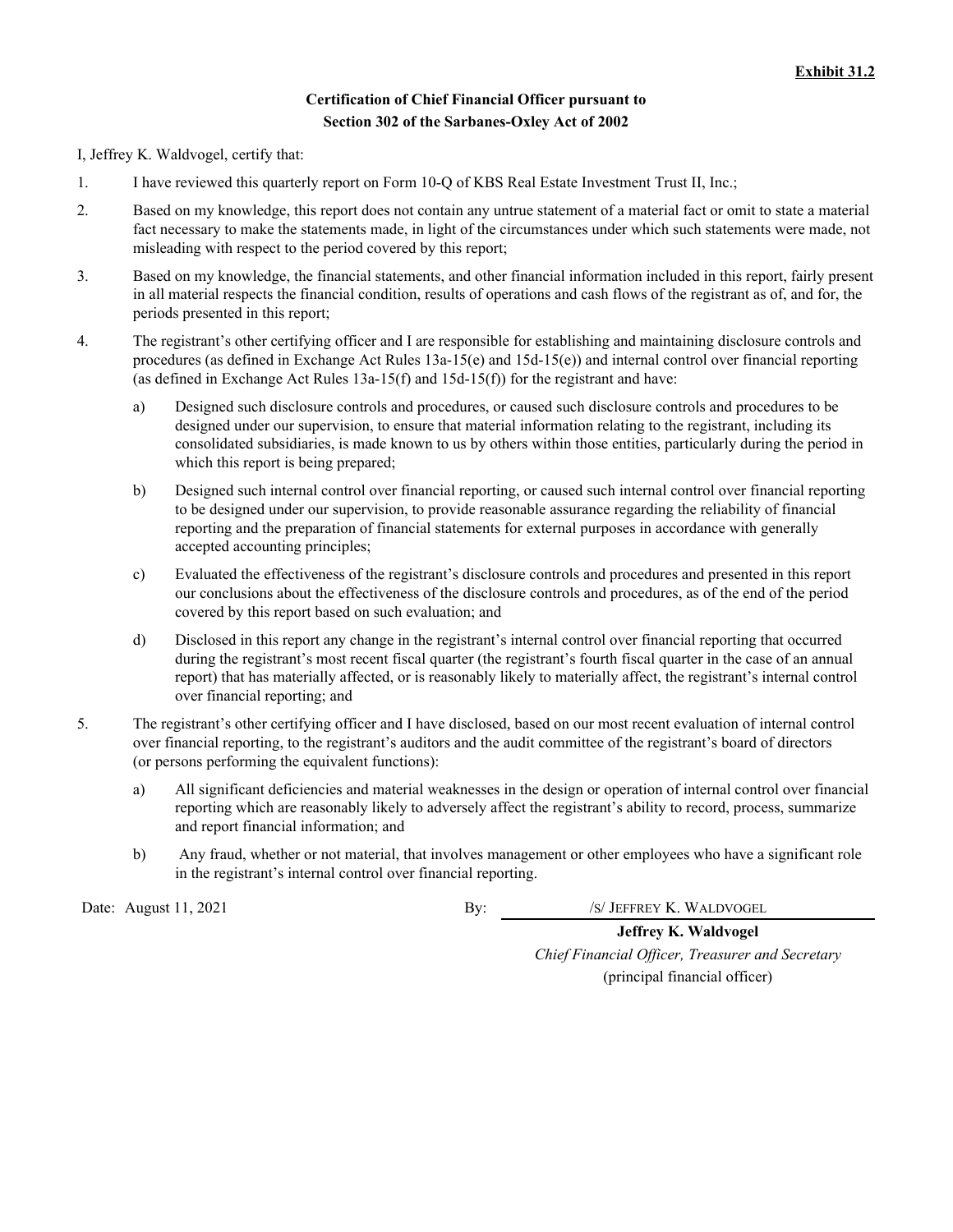## **Certification pursuant to 18 U.S.C. Section 1350, as Adopted pursuant to Section 906 of the Sarbanes-Oxley Act of 2002**

In connection with the Quarterly Report on Form 10-Q of KBS Real Estate Investment Trust II, Inc. (the "Registrant") for the quarter ended June 30, 2021, as filed with the Securities and Exchange Commission on the date hereof (the "Report"), the undersigned, Charles J. Schreiber Jr., Chief Executive Officer, President and Director of the Registrant, hereby certifies, pursuant to 18 U.S.C. § 1350, as adopted pursuant to § 906 of the Sarbanes-Oxley Act of 2002, that, to the best of his knowledge and belief:

- 1. The Report fully complies with the requirements of Section 13(a) or 15(d) of the Securities Exchange Act of 1934; and
- 2. The information contained in the Report fairly presents, in all material respects, the financial condition and results of operations of the Registrant.

Date: August 11, 2021 By: /S/ CHARLES J. SCHREIBER, JR.

**Charles J. Schreiber, Jr.** *Chairman of the Board, Chief Executive Officer, President and Director* (principal executive officer)